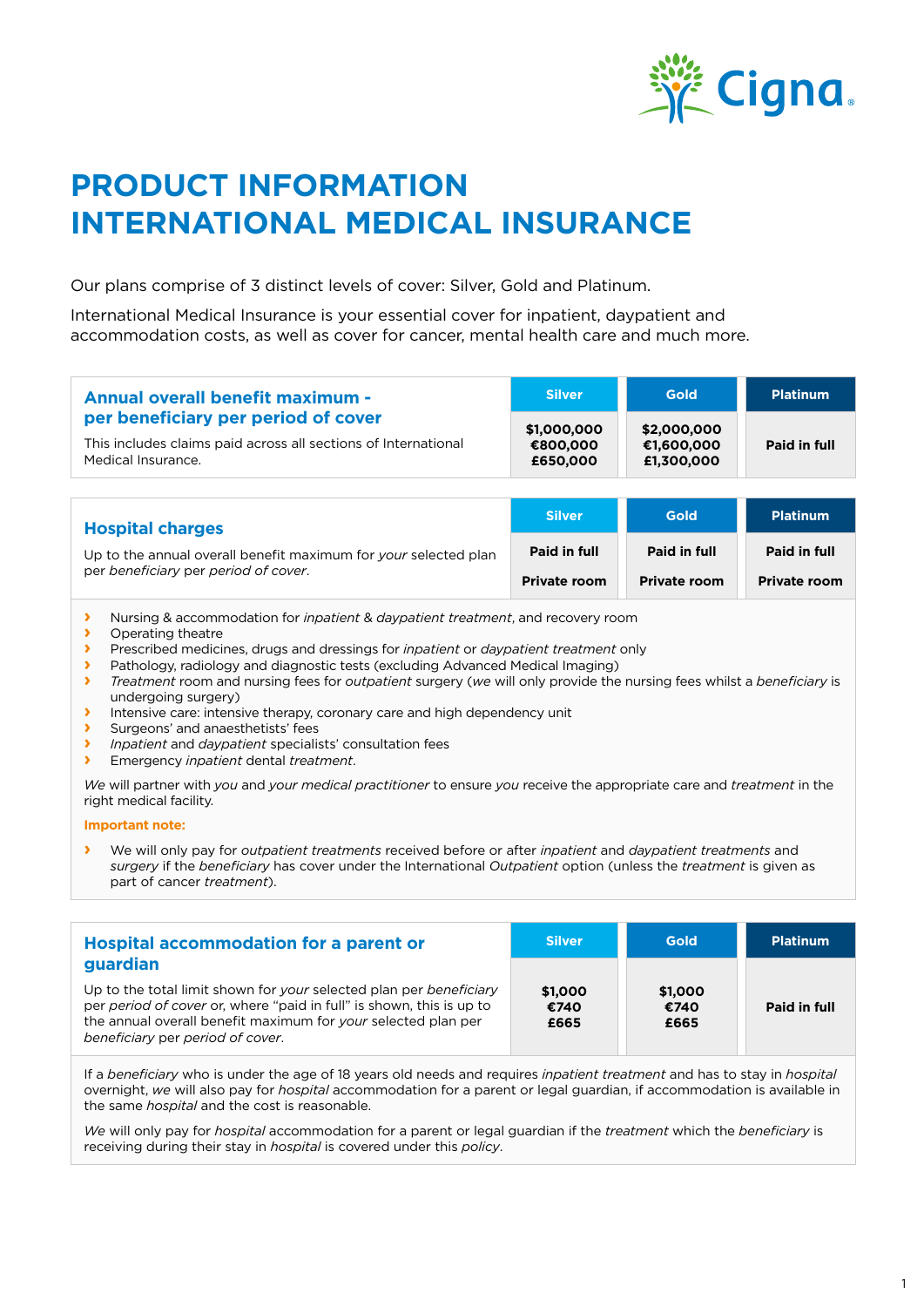| <b>Pandemics, epidemics and outbreaks of</b>                                                            | <b>Silver</b> | <b>Gold</b>  | <b>Platinum</b> |
|---------------------------------------------------------------------------------------------------------|---------------|--------------|-----------------|
| infectious illnesses                                                                                    |               |              |                 |
| Up to the annual overall benefit maximum for your selected plan<br>per beneficiary per period of cover. | Paid in full  | Paid in full | Paid in full    |

*We* will pay for *medically necessary treatment* for disease or illness resulting from a pandemic, epidemic or outbreak of infectious illness, as defined by the World Health Organisation (WHO).

The *medically necessary treatment* and related medical conditions will be covered on an *inpatient* and *daypatient*  basis. *We* will only pay for *outpatient treatments* if the *beneficiary* has cover under the International *Outpatient*  option.

#### **Important note:**

*We* will cover *medically necessary* testing for pandemic, epidemic or outbreak of infectious illness, according to the World Health Organisation (WHO) guidelines, on an *outpatient* basis under the pathology, radiology and diagnostic tests *outpatient* benefit in line with *policy* coverage for diagnostics for other illnesses.

|                                                                                               | <b>Silver</b>       | <b>Gold</b>         | <b>Platinum</b>       |
|-----------------------------------------------------------------------------------------------|---------------------|---------------------|-----------------------|
| <b>Inpatient cash benefit</b><br>Per night up to 30 days per beneficiary per period of cover. | \$100<br>€75<br>£65 | \$100<br>€75<br>£65 | \$200<br>€150<br>£130 |

*We* will make a cash payment directly to a *beneficiary* when they:

- **›** receive *treatment* in *hospital* which is covered under this plan;
- **›** stay in a *hospital* overnight; and
- **›** the *hospital* does not charge any fees for the room, board and *treatment* costs to either the *beneficiary*, any Insurance company and/or any applicable local state or governmental authority.

| <b>Accident and Emergency Room treatment</b>                                               | <b>Silver</b>         | <b>Gold</b>             | <b>Platinum</b>           |
|--------------------------------------------------------------------------------------------|-----------------------|-------------------------|---------------------------|
| Up to the total limit shown for your selected plan per beneficiary<br>per period of cover. | \$500<br>€370<br>£335 | \$1,000<br>€740<br>£665 | \$1,200<br>€1.000<br>£800 |

*We* will pay for necessary *emergency treatment* on an *outpatient* basis at an Accident and Emergency department in a *hospital* following an accident, sudden illness, and/or life threatening situations, and where the *beneficiary* does not occupy a bed overnight for medical reasons.

#### **Important notes:**

- **›** If *you* have selected the International *Outpatient* option; this benefit and the limits are satisfied first and then the applicable International *Outpatient* benefits can be used thereafter.
- **›** The applicable International *Outpatient* deductible and cost share (if selected) will apply to this benefit.

| <b>Transplant services</b>                                                                              | <b>Silver</b> | <b>Gold</b>  | <b>Platinum</b> |
|---------------------------------------------------------------------------------------------------------|---------------|--------------|-----------------|
| Up to the annual overall benefit maximum for your selected plan<br>per beneficiary per period of cover. | Paid in full  | Paid in full | Paid in full    |

*We* will pay for *inpatient* and *daypatient treatment* directly associated with an organ transplant for a *beneficiary* if a transplant is *medically necessary*, and the organ to be transplanted has been donated by a verified and legitimate source. *We* will also pay for any anti-rejection medicines following a transplant.

If a *beneficiary* requires an organ transplant (regardless of whether or not the donor is covered for this *policy*) *we* will pay for:

- **›** the harvesting of the organ or bone marrow;
- **›** any *medically necessary* tissue matching tests or procedures;
- **›** the donor's *hospital* costs; and
- **I** any costs which are incurred if the donor experiences complications, for a period of 30 days after their procedure.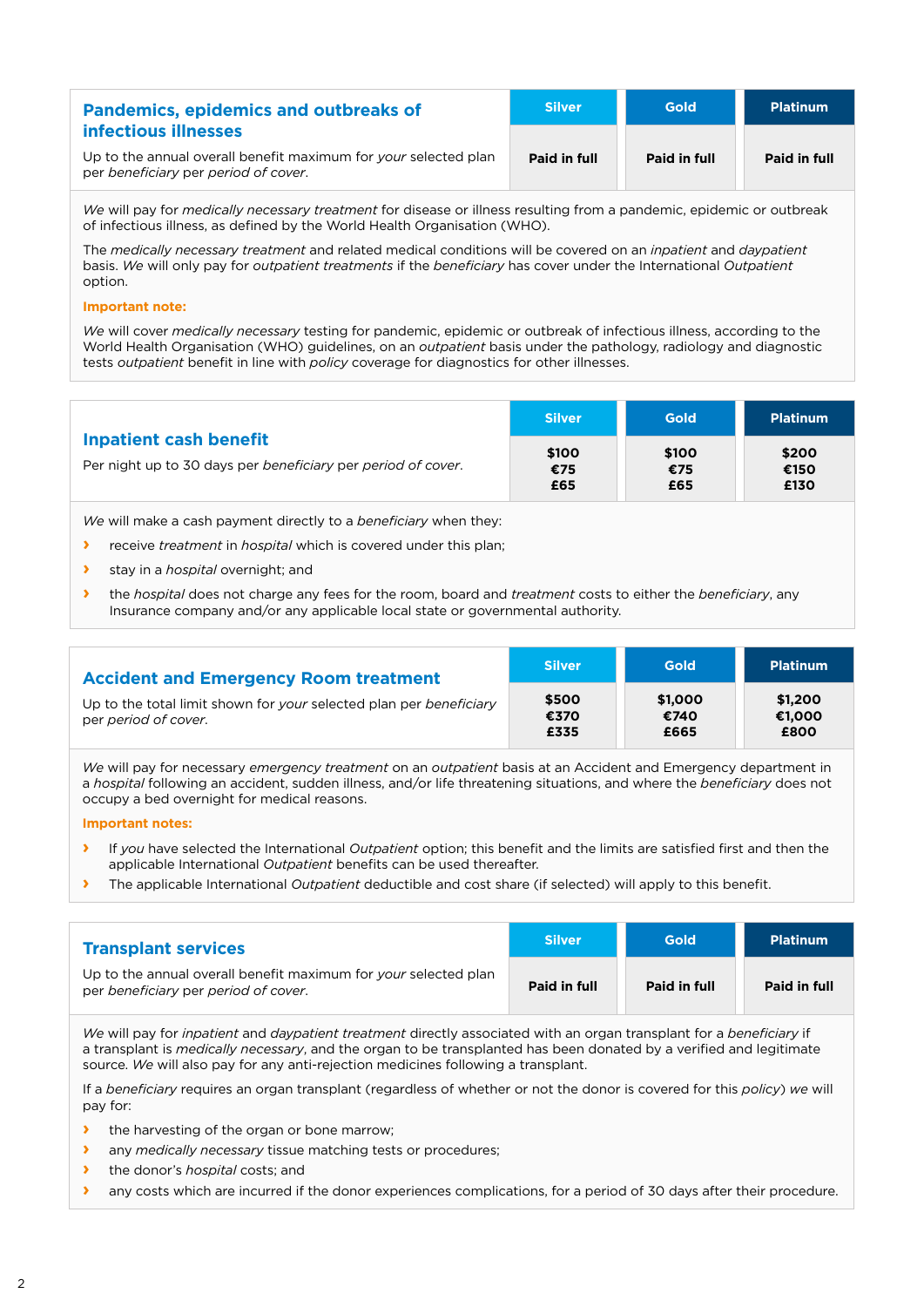| <b>Advanced Medical Imaging (MRI, CT and PET</b>                                                                                                                                                                                                          | <b>Silver</b>                | <b>Gold</b>                   | <b>Platinum</b> |
|-----------------------------------------------------------------------------------------------------------------------------------------------------------------------------------------------------------------------------------------------------------|------------------------------|-------------------------------|-----------------|
| scans)<br>Up to the total limit shown for your selected plan per beneficiary<br>per period of cover or, where "paid in full" is shown, this is up to<br>the annual overall benefit maximum for your selected plan per<br>beneficiary per period of cover. | \$10,000<br>€7.400<br>£6,650 | \$15,000<br>€12,000<br>£9,650 | Paid in full    |

*We* will pay for advanced medical imaging if it is recommended by a *medical practitioner* as a part of a *beneficiary's inpatient*, *daypatient* or *outpatient treatment*.

| <b>Rehabilitation</b>                                                                                                                                                                                                                           | <b>Silver</b>                                | <b>Gold</b>                                   | <b>Platinum</b>               |
|-------------------------------------------------------------------------------------------------------------------------------------------------------------------------------------------------------------------------------------------------|----------------------------------------------|-----------------------------------------------|-------------------------------|
| Up to the total limit shown for your selected plan per beneficiary<br>per period of cover or, where "paid in full" is shown, this is up to<br>the annual overall benefit maximum for your selected plan per<br>beneficiary per period of cover. | \$5,000<br>€3.700<br>£3,325<br>Up to 30 days | \$10,000<br>€7.400<br>£6,650<br>Up to 60 days | Paid in full<br>Up to 90 days |

*We* will pay for *rehabilitation treatment*s including physical physiotherapy, occupational, cardiac, pulmonary, cognitive and speech therapies.

*We* will only pay for *rehabilitation treatment* immediately after *surgery* and/or a traumatic event. If the *rehabilitation treatment* is required in a residential *rehabilitation* centre, *we* will pay for accommodation and board.

In determining when the per day limit has been reached, *we* count each overnight stay during which a *beneficiary* receives *inpatient* and/or *daypatient treatment* as one day.

Subject to prior approval being obtained, prior to the commencement of any *treatment*, *we* will pay for *rehabilitation treatment* for more than the number of days specified, if further *treatment* is *medically necessary* and is recommended by the treating specialist.

#### **Important note:**

*We* will only approve *rehabilitation treatment* if the treating specialist provides *us* with a report, explaining how long the *beneficiary* will need to stay in *hospital*, the diagnosis and the *treatment* which the *beneficiary* has received, or needs to receive.

**Silver Gold Platinum**

**\$5,000 €3,700 £3,325 Up to 60 days**

**Paid in full**

**Up to 120 days**

| <b>Home nursing</b> |  |  |
|---------------------|--|--|
|                     |  |  |

Up to the total limit shown for *your* selected plan per *beneficiary* per *period of cover* or, where "paid in full" is shown, this is up to the annual overall benefit maximum for *your* selected plan per *beneficiary* per *period of cover*. **\$2,500 €1,850 £1,650 Up to 30 days**

*We* will only pay for home nursing if it is provided in the *beneficiary's* home by a *qualified nurse* and it comprises *medically necessary* care that would normally be provided in a *hospital*. *We* will not pay for home nursing which only provides non-medical care or personal assistance.

*We* will pay for a *beneficiary* to have home nursing if:

- **›** it is recommended by a specialist following *inpatient* or *daypatient treatment* which is covered by this *policy*;
- **›** it starts immediately after the *beneficiary* leaves *hospital*; and
- **›** it reduces the length of time for which the *beneficiary* needs to stay in *hospital*.

| <b>Acupuncture and Chinese medicine</b>                                                                                                                                                                                                         | <b>Silver</b>               | Gold                        | <b>Platinum</b> |
|-------------------------------------------------------------------------------------------------------------------------------------------------------------------------------------------------------------------------------------------------|-----------------------------|-----------------------------|-----------------|
| Up to the total limit shown for your selected plan per beneficiary<br>per period of cover or, where "paid in full" is shown, this is up to<br>the annual overall benefit maximum for your selected plan per<br>beneficiary per period of cover. | \$1.500<br>€1.100<br>£1.000 | \$2,500<br>€1.850<br>£1.650 | Paid in full    |

*We* will only pay for acupuncture and Chinese medicine if it is not the primary *treatment* which the *beneficiary* is in *hospital* to receive.

The acupuncturist and the practitioner of Chinese medicine must be a properly qualified practitioner who holds the appropriate licence in the country where the *treatment* is received.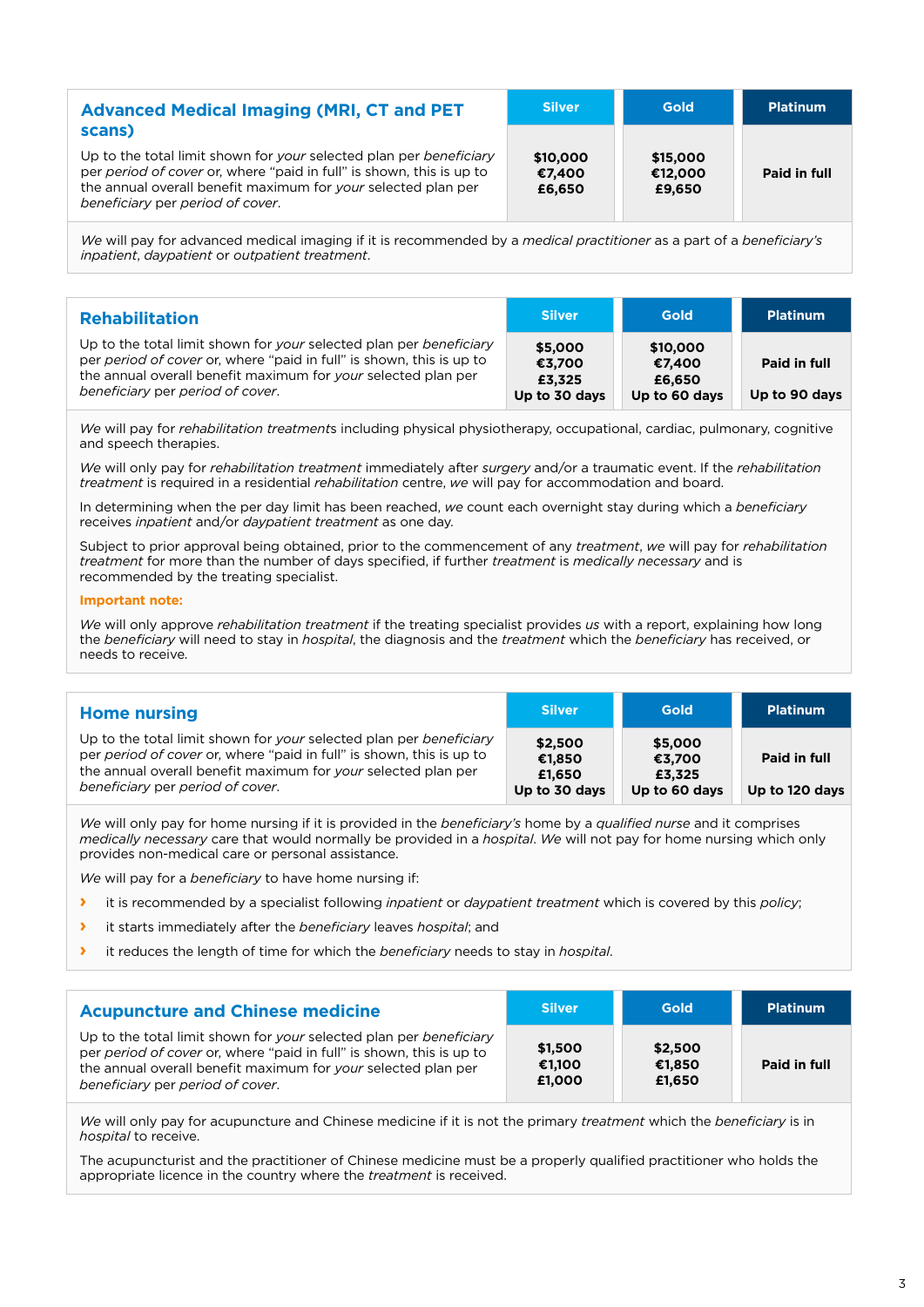| <b>Palliative care</b>                                                                                                                                                                                                                          | <b>Silver</b>                  | <b>Gold</b>                    | <b>Platinum</b> |
|-------------------------------------------------------------------------------------------------------------------------------------------------------------------------------------------------------------------------------------------------|--------------------------------|--------------------------------|-----------------|
| Up to the total limit shown for your selected plan per beneficiary<br>per period of cover or, where "paid in full" is shown, this is up to<br>the annual overall benefit maximum for your selected plan per<br>beneficiary per period of cover. | \$35,000<br>€25,900<br>£23,275 | \$60,000<br>€44.400<br>£38,400 | Paid in full    |

*We* will pay for palliative care if a *beneficiary* is given a terminal diagnosis and their life expectancy is less than six months, and there is no available *treatment* which will be effective in aiding recovery.

*We* will pay for:

- **›** Home care;
- **›** *Inpatient* and *daypatient hospital* or hospice care and accommodation;
- **›** Prescribed medicines; and
- **›** Physical and psychological care.

| <b>Prosthetic devices</b>                                                                               | <b>Silver</b> | <b>Gold</b>  | <b>Platinum</b> |
|---------------------------------------------------------------------------------------------------------|---------------|--------------|-----------------|
| Up to the annual overall benefit maximum for your selected plan<br>per beneficiary per period of cover. | Paid in full  | Paid in full | Paid in full    |

*We* will pay for internal and external *prosthetic devices* which are necessary as part of a *beneficiary's treatment*, subject to the limitations explained below.

*We* will pay for:

- **›** a *prosthetic device* which is a necessary part of the *treatment* immediately following *surgery* for as long as is required by *medical necessity* and/or is part of the recuperation process on a short-term basis;
- **›** an initial external *prosthetic device* (but not any replacement devices) for *beneficiaries* aged 18 years old and over per *period of cover*.

*We* will pay for an initial external *prosthetic device* and up to two replacements for *beneficiaries* aged 17 years old or *you*nger per *period of cover*.

If a *beneficiary* requires a replacement *prosthetic device* during the period of over, *we* will require an appropriate medical report.

| Local ambulance & air ambulance services                                                                | <b>Silver</b> | <b>Gold</b>  | <b>Platinum</b> |
|---------------------------------------------------------------------------------------------------------|---------------|--------------|-----------------|
| Up to the annual overall benefit maximum for your selected plan<br>per beneficiary per period of cover. | Paid in full  | Paid in full | Paid in full    |

Where it is *medically necessary* and related to a covered condition, *we* will pay for a local or air ambulance to transport a *beneficiary*:

- **›** from the scene of an accident or *injury* to a *hospital*;
- **›** from one *hospital* to another; or
- **›** from their home to a *hospital*.

#### **Important notes:**

- **›** *We* will only pay for a local air ambulance when appropriate, such as a helicopter, to transport a *beneficiary* for distances up to 100 miles (160 kilometres) when medically appropriate.
- **›** This *policy* does not provide cover for mountain rescue services.
- **›** Cover for medical evacuation or repatriation is only available if you have cover under the International Evacuation & Crisis Assistance Plus™ option. Please refer to page 30 of this Customer Guide for details of that option.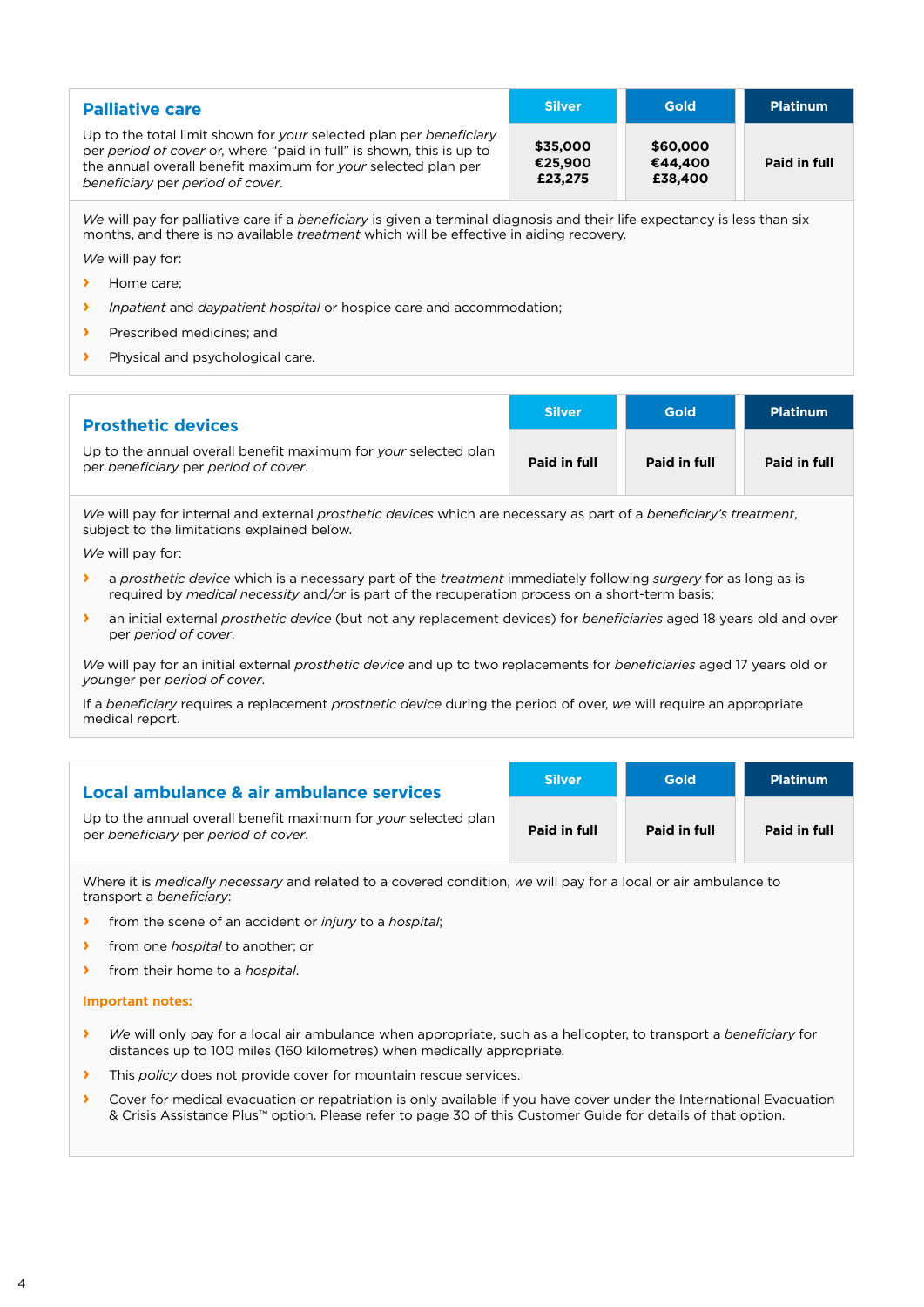|                                                                                                                                                                                         | <b>Silver</b>                                                                | <b>Gold</b>                                                          | <b>Platinum</b>                                                              |
|-----------------------------------------------------------------------------------------------------------------------------------------------------------------------------------------|------------------------------------------------------------------------------|----------------------------------------------------------------------|------------------------------------------------------------------------------|
| <b>Mental and Behavioural Health Care</b><br>Up to the total limit shown for your selected plan per beneficiary<br>per period of cover or, where "paid in full" is shown, this is up to | \$5,000<br>€3,700<br>£3,325                                                  | \$10,000<br>€7,400<br>£6,650                                         | Paid in full                                                                 |
| the annual overall benefit maximum for your selected plan per<br>beneficiary per period of cover.                                                                                       | Up to 30 days*<br>( <i>Inpatient</i> and<br>Daypatient<br><i>treatment</i> ) | Up to 60 days*<br>(Inpatient and<br>Daypatient<br><i>treatment</i> ) | Up to 90 days*<br>( <i>Inpatient</i> and<br>Daypatient<br><i>treatment</i> ) |

*We* will pay for:

- **›** *Evidence-based* and *medically necessary treatment* which is recommended by a *medical practitioner*.
- **›** *Inpatient*, *daypatient* or *outpatient treatment* carried out by a psychologist and/or psychiatrist who is licensed as such under the laws of that country.

#### **Autism and Attention Deficit Hyperactivity Disorder (ADHD)**

*We* will pay for:

- **›** Medical costs, including *doctor* and paediatrician visits related to Autism and Attention Deficit Hyperactivity Disorder (ADHD) on an *outpatient* basis only which are *evidence-based treatment* and *medically necessary*.
- **›** Assessment and diagnostic testing for Autism and Attention Deficit Hyperactivity Disorder (ADHD) when symptoms are present.
- **›** Behavioural therapy when *medically necessary* according to *evidence-based treatment*.

#### **Important notes:**

*We* will not pay for:

- **›** Educational intervention, speech therapy and any devices to aid speech.
- **›** Prescription drugs or medication prescribed on an *outpatient* basis for any of these conditions, unless *you* have purchased the International *Outpatient* option.

Prior authorisation is required for all *inpatient*, *daypatient* and *outpatient treatment*.

\*Day limit only applies to inpatient and daypatient treatments.

| <b>Treatment for Obesity</b>                                                                                                                                             | <b>Silver</b> | <b>Gold</b>                                              | <b>Platinum</b>                                          |
|--------------------------------------------------------------------------------------------------------------------------------------------------------------------------|---------------|----------------------------------------------------------|----------------------------------------------------------|
| Up to the total limit shown for your selected plan per beneficiary<br>per period of cover.<br>Available after the beneficiary has been covered for 24 months<br>or more. | No coverage   | 70% refund<br>$up$ to:<br>\$20,000<br>€14.800<br>£13,300 | 80% refund<br>$up$ to:<br>\$25,000<br>€18,500<br>£16,500 |

*We* will pay for obesity *surgery* for *beneficiaries* over the age of 18 years in circumstances where there is documented evidence that all other methods of weight loss, including but not limited to slimming classes, nutrition programmes, aids and drugs have been tried over the past 24 months.

#### **Important notes:**

- **›** The *beneficiary* must have a body mass index (BMI) of 40 or over and have been diagnosed as being morbidly obese and;
- **›** Can provide documented evidence of other methods of weight loss which have been tried over the past 24 months and;
- **›** Has been through a psychological assessment which has confirmed that it is appropriate for them to undergo the procedure.

|                                                                                                                                  | <b>Silver</b>                                          | <b>Gold</b>                                              | <b>Platinum</b>                                          |
|----------------------------------------------------------------------------------------------------------------------------------|--------------------------------------------------------|----------------------------------------------------------|----------------------------------------------------------|
| <b>Cancer preventative surgery</b><br>Up to the total limit shown for your selected plan per beneficiary<br>per period of cover. | 70% refund<br>$up$ to:<br>\$10,000<br>€7.400<br>£6,650 | 80% refund<br>$up$ to:<br>\$18,000<br>€13,300<br>£12,000 | 90% refund<br>$up$ to:<br>\$18,000<br>€13,300<br>£12,000 |

*We* will pay for preventative *surgery* when a *beneficiary* has a significant family history of a disease which is part of a hereditary cancer syndrome (such as ovarian cancer), and has undergone genetic testing which has established the presence of a hereditary cancer syndrome.

*We* will only pay for the genetic test if the *beneficiary* has cover under the Gold or Platinum International *Outpatient* option.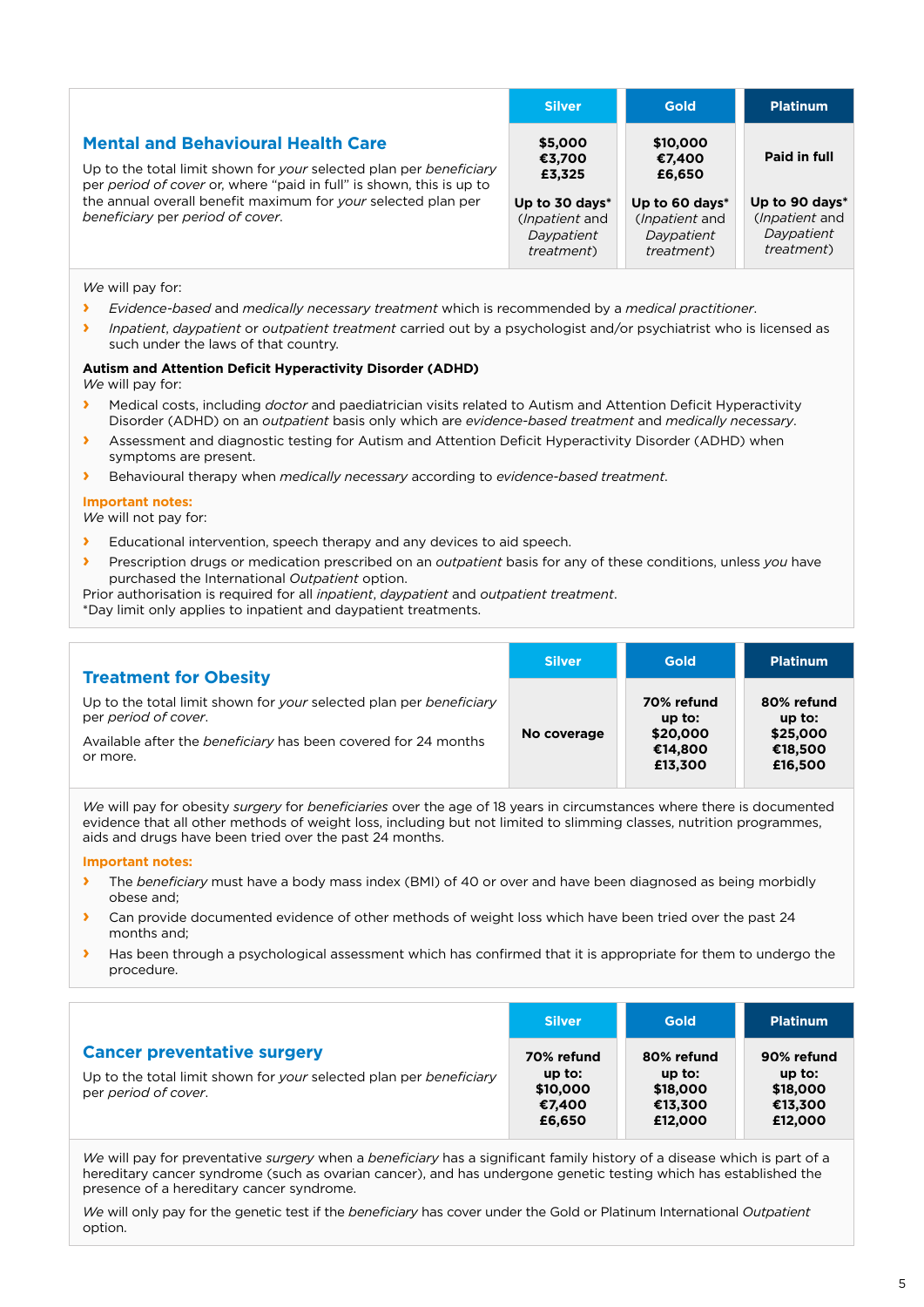| <b>Cancer care</b>                                                                                      | <b>Silver</b> | Gold         | <b>Platinum</b> |
|---------------------------------------------------------------------------------------------------------|---------------|--------------|-----------------|
| Up to the annual overall benefit maximum for your selected plan<br>per beneficiary per period of cover. | Paid in full  | Paid in full | Paid in full    |

Following a diagnosis of cancer, *we* will pay for costs for the *treatment* of cancer if the *treatment* is considered by *us* to be active *treatment* and *evidence-based treatment*, whether the *beneficiary* is staying in a *hospital* overnight or receiving *treatment* as a *daypatient* or *outpatient*.

*We* will only pay for the genetic test if the *beneficiary* has cover under the Gold or Platinum International *Outpatient* option.

| <b>Cancer related appliances</b>                                                          | <b>Silver</b>        | <b>Gold</b>          | <b>Platinum</b>      |
|-------------------------------------------------------------------------------------------|----------------------|----------------------|----------------------|
| Up to the total limit shown per beneficiary per lifetime per<br>cancer related appliance. | \$125<br>€100<br>£85 | \$125<br>€100<br>£85 | \$125<br>€100<br>£85 |

If a *beneficiary* receives a *cancer* diagnosis, *we* will pay for the purchase of:

- **›** Wigs / headbands for *cancer* patients
- **›** Mastectomy bras for *cancer* patients

| <b>Congenital conditions</b>                                                               | <b>Silver</b>               | <b>Gold</b>                    | <b>Platinum</b>                |
|--------------------------------------------------------------------------------------------|-----------------------------|--------------------------------|--------------------------------|
| Up to the total limit shown for your selected plan per beneficiary<br>per period of cover. | \$5,000<br>€3.700<br>£3.325 | \$20,000<br>€14.800<br>£13,300 | \$39,000<br>€30.500<br>£25,000 |

*We* will pay for *treatment* of *congenital conditions* on an *inpatient* or *daypatient* basis that have manifested prior to a *beneficiary's* 18th birthday, regardless of the *beneficiary's* age at the time of the *treatment*.

#### **Important notes:**

- **›** *We* will not pay for *treatment* of *congenital conditions* under any of the other benefits within the list of benefits, except in the instance where;
- **›** A *congenital condition* is diagnosed after a *beneficiary's* 18th birthday. *Treatment* will be subject to the applicable *inpatient* and *daypatient* benefit limits.

| <b>Out of Area Emergency Hospitalisation Cover</b>                                                                                                                                                                                              | <b>Silver</b>                                                         | <b>Gold</b>                                                            | <b>Platinum</b>                                            |
|-------------------------------------------------------------------------------------------------------------------------------------------------------------------------------------------------------------------------------------------------|-----------------------------------------------------------------------|------------------------------------------------------------------------|------------------------------------------------------------|
| For beneficiaries who do not have Worldwide including USA<br>coverage.                                                                                                                                                                          | \$100,000<br>€75,000                                                  | \$250,000<br>€200,000                                                  | Paid in full                                               |
| Up to the total limit shown for your selected plan per beneficiary<br>per period of cover or, where "paid in full" is shown, this is up to<br>the annual overall benefit maximum for your selected plan per<br>beneficiary per period of cover. | £65,000<br>( <i>Inpatient</i> and<br>Daypatient<br><i>treatment</i> ) | £162,500<br>( <i>Inpatient</i> and<br>Daypatient<br><i>treatment</i> ) | ( <i>Inpatient</i> and<br>Daypatient<br><i>treatment</i> ) |

*Emergency treatment* for *inpatient* and *daypatient treatment* during temporary short term business or leisure trips outside *your area of coverage*, under life threatening circumstances.

#### **Important notes:**

The *beneficiary* must have been *treatment* free, symptom and advice free of the medical condition requiring *emergency treatment*, prior to initiating the travel.

Coverage is limited to:

- a duration not exceeding 21 days per trip; and
- a maximum of 60 days in aggregate per period of cover for all trips combined.
- **›** If the International *Outpatient* option has been purchased under *your policy*, *beneficiaries* will only be covered for emergency *outpatient treatment*. Cover will be subject to the overall annual benefit limit and the individual International *Outpatient* benefit limits.
- **I** Charges relating to maternity, pregnancy, childbirth or any complications of pregnancy or childbirth are excluded from this Out of Area Emergency Hospitalisation Cover.
- **›** This benefit is not applicable if *you* have selected the *Worldwide including USA* coverage option.
- **›** *We* will require evidence of *your* entry and exit to the *USA*.
- **›** This option is not available if *your country of habitual residence* is the *USA*.
- **›** Receiving medical *treatment* must not have been one of the objectives of the trip.
- **›** *Emergency treatment* is only applicable if *you* are not able to benefit from free state-provided healthcare in that country.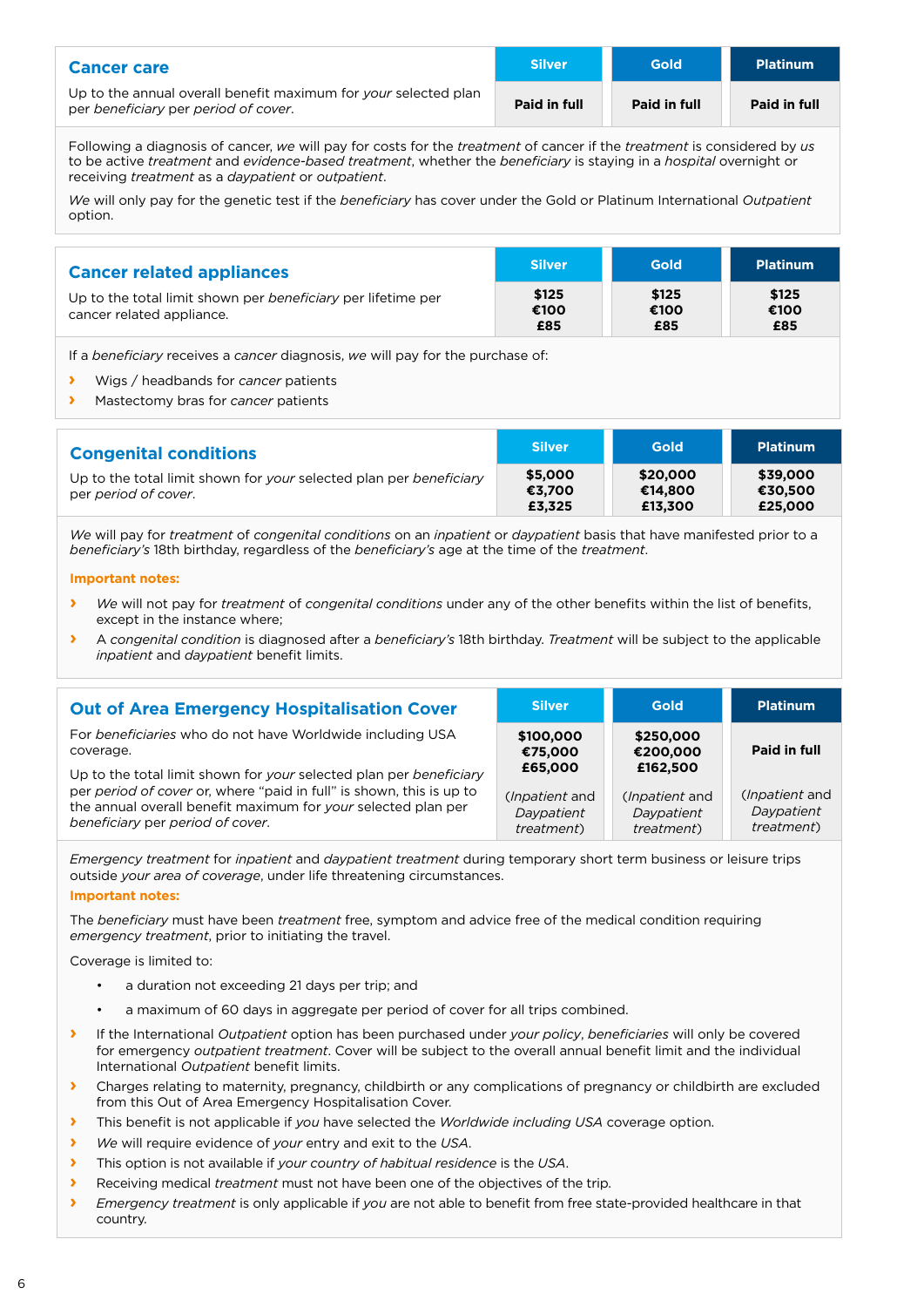## **GLOBAL TELEHEALTH**

|                                                                  | <b>Silver</b>    | <b>Gold</b>      | <b>Platinum</b>  |
|------------------------------------------------------------------|------------------|------------------|------------------|
| <b>Global Telehealth with Teladoc</b>                            | <b>Unlimited</b> | <b>Unlimited</b> | <b>Unlimited</b> |
| Up to the total limit shown per beneficiary per period of cover. | consultations    | consultations    | consultations    |

*You* have access to unlimited video and phone *doctor* consultations via the Cigna Wellbeing™ App, or via a referral from *our* Customer Care team for non-emergency health issues. This includes but is not limited to:

- **I** A diagnosis for non-emergency health issues ranging from acute conditions to complex chronic conditions
- **›** Treating medical conditions like fever, rash, and pain
- **›** Non-emergency paediatric care
- **›** Making preparations for an upcoming consultation
- **›** Discussing a medication plan and potential side effects
- **›** Prescriptions for common health concerns, when medically necessary and permitted

If required, in-app referrals can be made to available Teladoc Global Telehealth specialists. This includes but is not limited to:

**›** Dermatology, Psychiatry, Internal Medicine, Gastroenterology, Gynaecology, Paediatrics, Orthopaedics

GPs can schedule these Global Telehealth Specialist appointments within five days of the initial consultation.

#### **Important notes**

- **›** The initial *doctor* appointments can typically be scheduled for the same day, dependent on language availability.
- **›** Prescribing medication is permissible only when the *doctor* is licensed to prescribe medication in the state or country of where the policy is underwritten. *You* must have purchased the optional International Outpatient module to receive coverage under the outpatient prescribed drugs and dressing benefit.
- **›** If you have selected a deductible or cost share for outpatient *treatment*, *you* will be required to pay this if *you* are prescribed medication.

## **PARENT AND BABY CARE**

| <b>Routine maternity care</b>                                                              | <b>Silver</b> | Gold              | Platinum            |
|--------------------------------------------------------------------------------------------|---------------|-------------------|---------------------|
| (Gold and Platinum plans only)                                                             |               |                   |                     |
| Up to the total limit shown for your selected plan per beneficiary<br>per period of cover. | No coverage   | \$7,000<br>€5,500 | \$14,000<br>€11,000 |
| Available once the mother has been covered by the policy for 12<br>months or more.*        |               | £4.500            | £9,000              |

*We* will pay for the following *treatment*, on an *inpatient* or *daypatient* basis as appropriate, if the mother has been a *beneficiary* under this *policy* for a continuous period of at least 12 months or more\*:

- **›** *hospital*, obstetricians' and midwives' fees for routine childbirth; and
- **›** any fees as a result of post-natal care required by the mother immediately following routine childbirth.

*We* will not pay for surrogacy or any related *treatment*. *We* will not pay for maternity care or *treatment* for a *beneficiary* acting as a surrogate, or anyone acting as a surrogate for a *beneficiary*.

#### **Important note:**

\* For *treatment* incurred in either Hong Kong or Singapore, this benefit is only available once the mother has been a *beneficiary* under this *policy* for a continuous period of at least 24 months or more.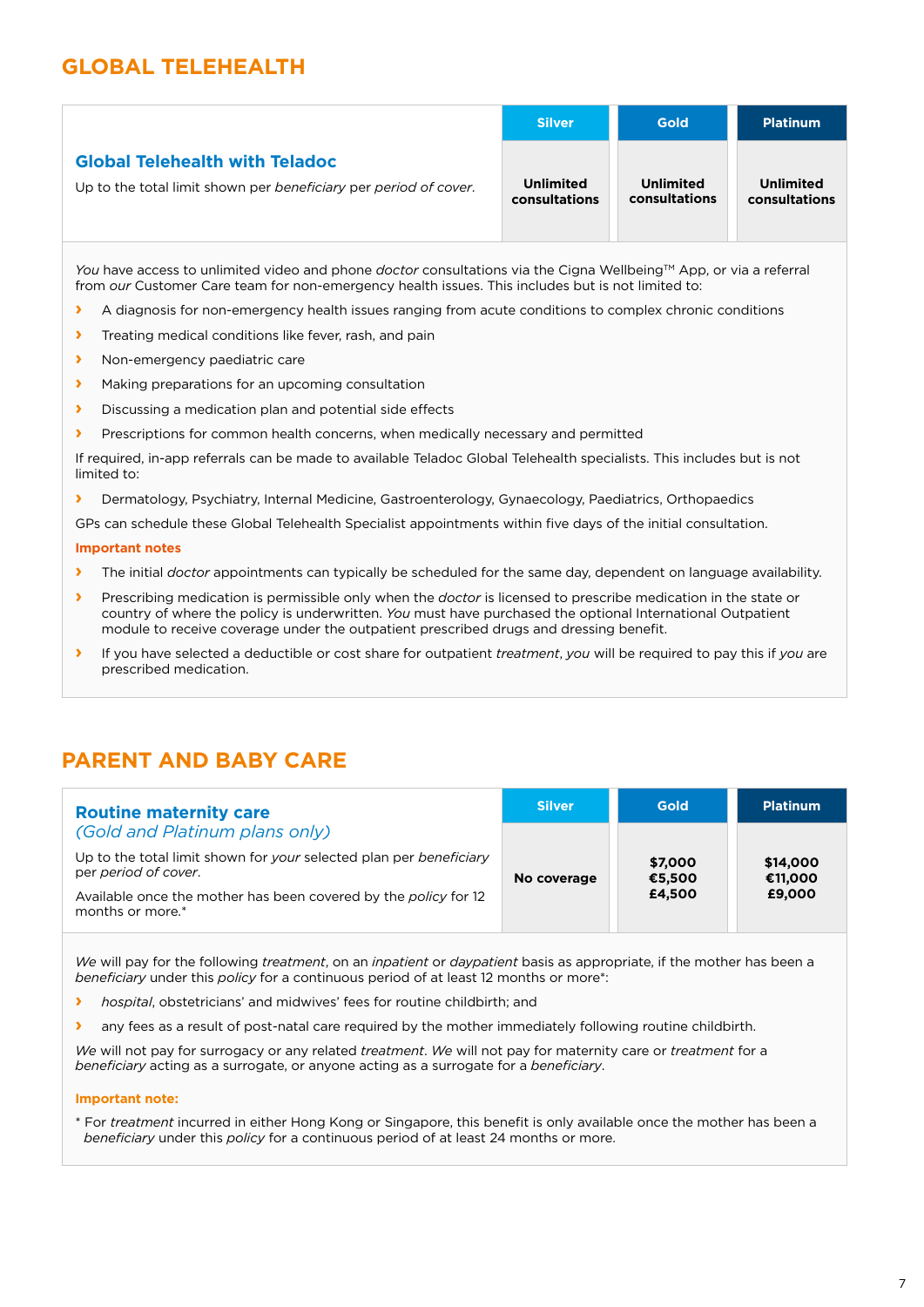| <b>Complications from maternity</b>                                                        | <b>Silver</b> | Gold                | <b>Platinum</b>     |
|--------------------------------------------------------------------------------------------|---------------|---------------------|---------------------|
| (Gold and Platinum plans only)                                                             |               |                     |                     |
| Up to the total limit shown for your selected plan per beneficiary<br>per period of cover. | No coverage   | \$14,000<br>€11,000 | \$28,000<br>€22,000 |
| Available once the mother has been covered by the policy for 12<br>months or more.*        |               | £9,000              | £18,000             |

*We* will pay for *inpatient* or *outpatient treatment* relating to complications resulting from pregnancy or childbirth if the mother has been a *beneficiary* under this *policy* for a continuous period of at least 12 months or more.\* This is limited to conditions which can only arise as a direct result of pregnancy or childbirth, including miscarriage and ectopic pregnancy.

- **›** This part of the *policy* does not provide cover for home births.
- **›** *We* will only pay for a Caesarean section, where it is *medically necessary*. If *we* cannot confirm that it was *medically necessary*, *we* will only pay up to the limit of the mother's routine maternity benefit care cover.

*We* will not pay for surrogacy or any related *treatment*. *We* will not pay for maternity benefit care or *treatment* for a *beneficiary* acting as a surrogate or anyone acting as a surrogate for a *beneficiary*.

#### **Important note:**

\* For *treatment* incurred in either Hong Kong or Singapore, this benefit is only available once the mother has been a *beneficiary* under this *policy* for a continuous period of at least 24 months or more.

| <b>Homebirths</b>                                                                               | <b>Silver</b> | <b>Gold</b>   | <b>Platinum</b> |
|-------------------------------------------------------------------------------------------------|---------------|---------------|-----------------|
| (Gold and Platinum plans only)                                                                  |               |               |                 |
| Up to the total limit shown for your selected plan per beneficiary<br>per period of cover.      | No coverage   | \$500<br>€370 | \$1,100<br>€850 |
| Available once the mother has been covered by the policy for 12<br>months or more. <sup>*</sup> |               | £335          | £700            |

*We* will pay midwives' and specialists' fees relating to routine home births if the mother has been a *beneficiary* under this *policy* for a continuous period of 12 months or more.\*

**›** Please note that the Complications from maternity cover explained above does not include cover for home childbirth. This means that any costs relating to complications which arise in relation to home childbirth will only be paid in accordance with the home childbirth limits, as explained in the list of benefits.

#### **Important note:**

\* For *treatment* incurred in either Hong Kong or Singapore, this benefit is only available once the mother has been a *beneficiary* under this *policy* for a continuous period of at least 24 months or more.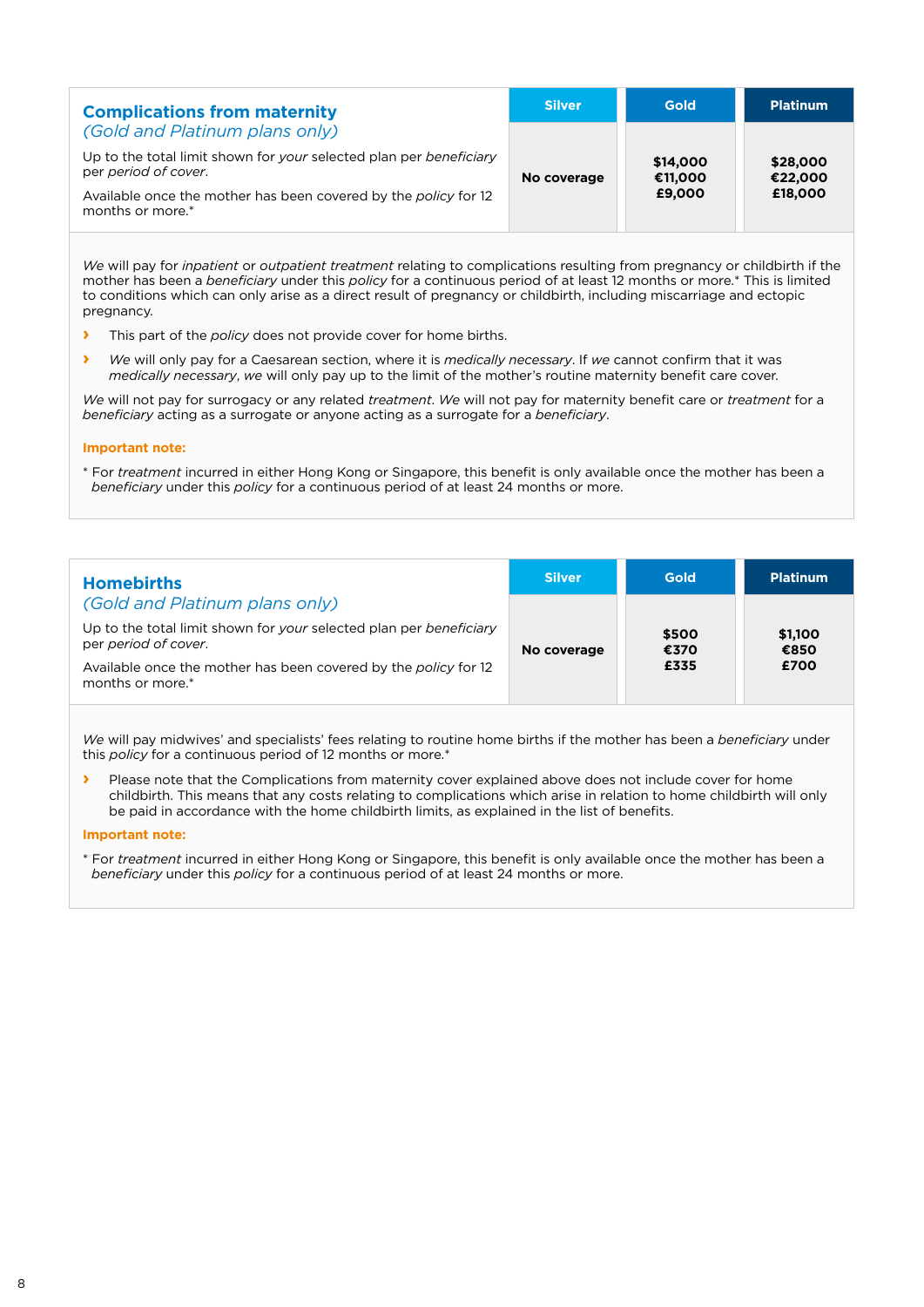| <b>Newborn Care</b>                                                                                                 | <b>Silver</b>      | <b>Gold</b>        | <b>Platinum</b>      |
|---------------------------------------------------------------------------------------------------------------------|--------------------|--------------------|----------------------|
| Up to the total limit shown for your selected plan per period of<br>cover within the first 90 days following birth. | \$25,000           | \$75,000           | \$156,000            |
| Available once either parent has been covered by the policy for<br>12 months or more.*                              | €18,500<br>£16,500 | €55,500<br>£48,000 | €122,000<br>£100,000 |

Provided the newborn is added to the *policy*, *we* will pay for:

- **›** up to 10 days routine care for the baby following birth; and
- **›** all *treatment* required for the baby during the first 90 days after birth instead of any other benefit.

#### **Important notes:**

Adding the newborn to the *policy*:

- **›** If at least one (1) parent has been covered by the *policy* for a continuous period of twelve (12) months or more\* prior to the newborns birth, *we* will not require information about the newborn's health or a medical examination if an *application* is received by *us* to add the newborn to the *policy* within thirty (30) days of the newborn's date of birth. However, if an *application* is received by *us* more than thirty (30) days after the newborn's date of birth, the newborn will be subject to medical underwriting.
- **›** If neither parent has been covered by the *policy* for a period of twelve (12) consecutive months or more\* prior to the newborn's birth, the newborn will be subject to medical underwriting, and *you* can submit an *application* to add the newborn. If medical underwriting is required for the newborn, *we* will then tell you whether *we* will offer cover to the newborn and, if so, any special conditions and exclusions which would apply. Cover will begin no sooner than the date *you* accept our offered terms.
- **›** Children who are born to a surrogate or have been adopted can be covered under this benefit but will be subject to medical underwriting, regardless of the length of cover under this policy by either of the parents. On completion of a medical health questionnaire, we will tell you whether we will offer cover to the newborn and, if so, any special conditions and exclusions which would apply. Cover will begin no sooner than the date you accept our offered terms.
- **›** \*For *treatment* incurred in either Hong Kong or Singapore, this benefit is only available once either parent has been a *beneficiary* under this *policy* for a continuous period of at least 24 months or more.

Any treatment required for *congenital conditions* for a newborn is covered under the 'Congenital conditions' benefit, on page 21, and is subject to the terms of adding the newborn to the *policy* as detailed above.

# **YOUR DEDUCTIBLE AND COST SHARE OPTIONS**

| <b>Deductible</b><br>A deductible is the amount which you must pay before any<br>claims are covered by your plan.                                                                                                                                                                                                                        | \$O<br>\$375<br>\$750<br>\$1,500<br>\$3,000<br>\$7,500<br>\$10,000  | €O<br>€275<br>€550<br>€1,100<br>€2,200<br>€5,500<br>€7,400 | £0<br>£250<br>£500<br>£1,000<br>£2,000<br>£5,000<br>£6,650 |  |
|------------------------------------------------------------------------------------------------------------------------------------------------------------------------------------------------------------------------------------------------------------------------------------------------------------------------------------------|---------------------------------------------------------------------|------------------------------------------------------------|------------------------------------------------------------|--|
|                                                                                                                                                                                                                                                                                                                                          |                                                                     |                                                            |                                                            |  |
| <b>Cost share after deductible</b><br>Cost share is the percentage of each claim not covered by your<br>plan.                                                                                                                                                                                                                            | First choose your cost share percentage:<br>$0\%$ / 10% / 20% / 30% |                                                            |                                                            |  |
|                                                                                                                                                                                                                                                                                                                                          |                                                                     |                                                            |                                                            |  |
| <b>Out of Pocket Maximum</b><br>The out of pocket maximum is the maximum amount of cost<br>share you would have to pay in a period of cover.<br>The cost share amount is calculated after the <i>deductible</i> is<br>taken into account. Only amounts you pay related to cost share<br>contribute to the <i>out of pocket maximum</i> . | \$2,000<br>€1,480<br>£1,330                                         | Next, choose your out of pocket maximum:<br>or             | \$5,000<br>€3,700<br>£3,325                                |  |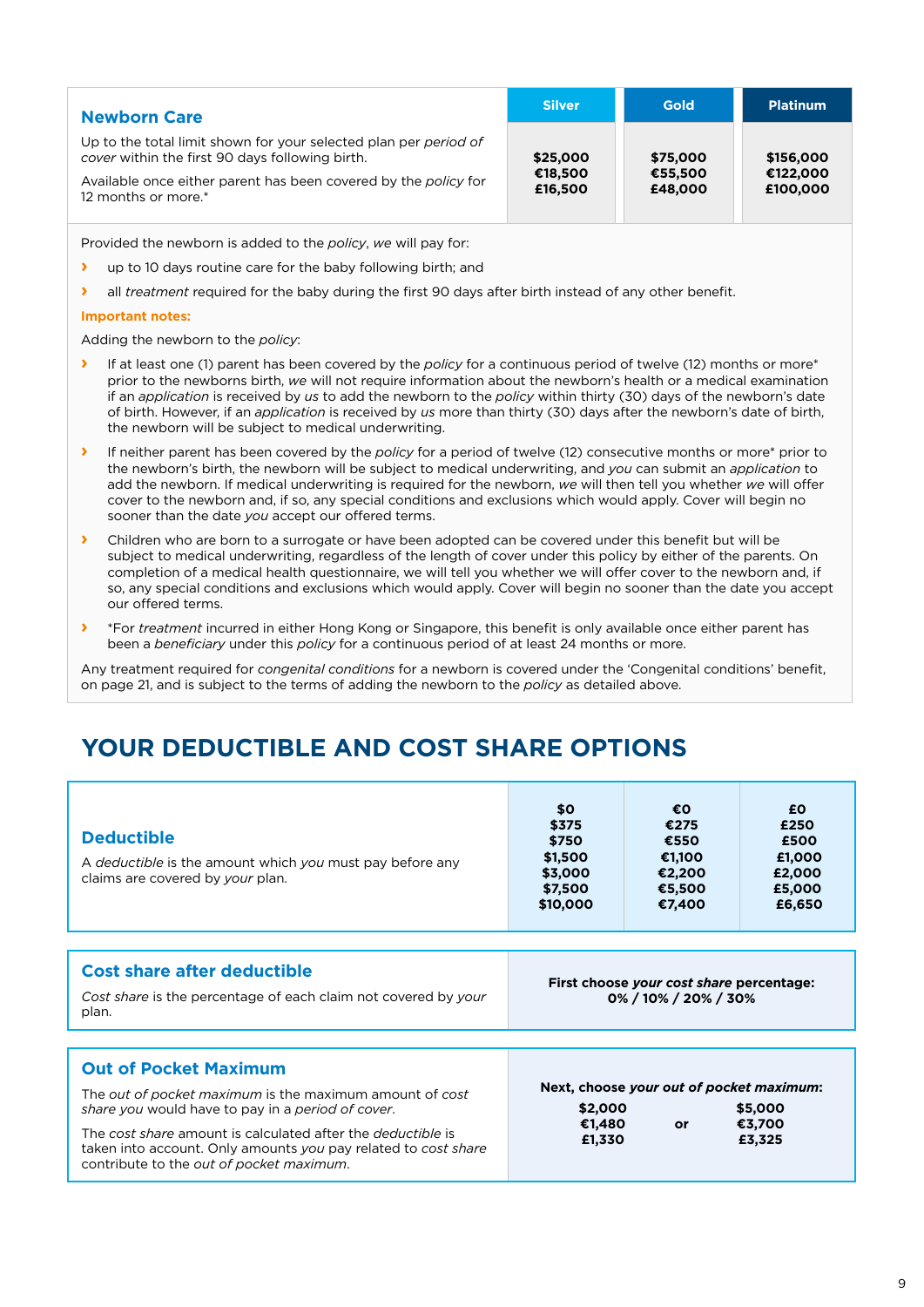# THE FOLLOWING PAGES DETAIL THE OPTIONAL BENEFITS YOU MAY HAVE CHOSEN TO ADD TO YOUR CORE COVER – **INTERNATIONAL MEDICAL INSURANCE.**



**TAKE A LOOK AT YOUR CERTIFICATE OF INSURANCE TO REMIND YOURSELF EXACTLY WHAT COVER YOU HAVE.**

# **INTERNATIONAL OUTPATIENT**

The International *Outpatient* optional module provides more comprehensive *outpatient* care where a *hospital* admission as a *daypatient* or *inpatient* is not required, including consultations with specialists, prescribed *outpatient* drugs and dressings, *rehabilitation*, genetic cancer testing and much more.

*You* do not need to request prior authorisation for *outpatient treatment* with the exception of the following:

- **›** Genetic Cancer tests
- **›** Mental and Behavioural Health (on an *outpatient* basis)
- **›** Infertility investigations and *treatment*
- **›** Prescribed drugs and dressings for more than 3 months
- **›** Physiotherapy, chiropractic and osteopathy *treatments* when *you* have exceeded 10 sessions.

For any other *treatment* under the International *Outpatient* module, *you* do not need to contact *us* for prior authorisation.

| <b>Annual overall benefit maximum -</b>                                                                              | <b>Silver</b>                 | <b>Gold</b>                    | <b>Platinum</b> |
|----------------------------------------------------------------------------------------------------------------------|-------------------------------|--------------------------------|-----------------|
| per beneficiary per period of cover<br>This includes claims paid across all sections of International<br>Outpatient. | \$15,000<br>€12,000<br>£9,650 | \$35,000<br>€25,900<br>£23,275 | Paid in full    |
|                                                                                                                      |                               |                                |                 |

| <b>Consultations with medical practitioners and</b>                                                                                                                                                                                             | <b>Silver</b>               | <b>Gold</b>                 | <b>Platinum</b> |
|-------------------------------------------------------------------------------------------------------------------------------------------------------------------------------------------------------------------------------------------------|-----------------------------|-----------------------------|-----------------|
| <b>specialists</b>                                                                                                                                                                                                                              |                             |                             |                 |
| Up to the total limit shown for your selected plan per beneficiary<br>per period of cover or, where "paid in full" is shown, this is up to<br>the annual overall benefit maximum for your selected plan per<br>beneficiary per period of cover. | \$2,500<br>€1.850<br>£1,650 | \$5,000<br>€3.700<br>£3,325 | Paid in full    |

**›** *We* will pay for consultations or meetings with a *medical practitioner* which are necessary to diagnose an illness, or to arrange or receive *treatment*.

**›** *We* will pay for non-surgical *treatment* on an *outpatient* basis, which is recommended by a specialist as being *medically necessary*.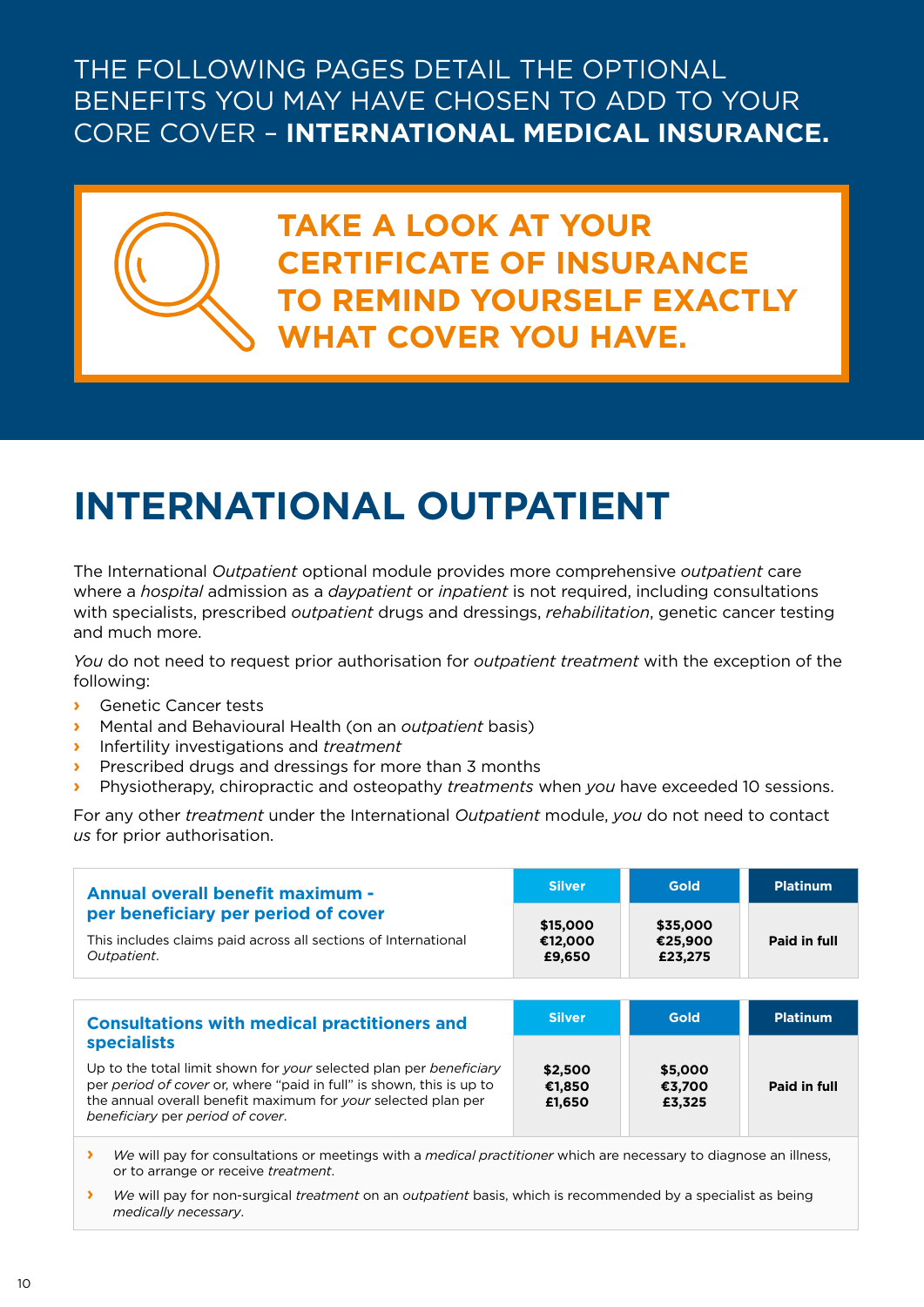|                                                                                                                                                                                    | <b>Silver</b>               | Gold                        | <b>Platinum</b> |
|------------------------------------------------------------------------------------------------------------------------------------------------------------------------------------|-----------------------------|-----------------------------|-----------------|
| <b>Telehealth consultations</b>                                                                                                                                                    |                             |                             |                 |
| Up to the total limit shown per beneficiary per period of cover.<br>This is a combined benefit limit with the consultations with<br>medical practitioners and specialists benefit. | \$2,500<br>€1.850<br>£1.650 | \$5,000<br>€3.700<br>£3,325 | Paid in full    |

Where possible, telehealth consultations should be accessed through the Cigna Wellbeing™ app or via Customer Care with Teladoc. Where virtual consultations are not available through Teladoc, *we* will pay for video and phone consultations with a *medical practitioner* or specialist intended to facilitate the assessment, diagnosis, treatment, education and care management of a *beneficiary* by a healthcare provider.

Telehealth consultations with a healthcare provider are limited to:

- **›** 1 initial session; and
- **›** 2 follow-up sessions

Any further sessions are subject to prior-approval and require a medical report to be provided by the treating *medical practitioner*. The medical report should include:

- **›** evolution of medical condition
- **›** treatment goal
- **›** treatment plan and estimated number of sessions still required.

#### **Important notes**

- **›** Telehealth expenses should not exceed the cost of an equivalent face-to-face consultation. Expenses deemed to be excessive, unreasonable or unusual will not be covered or the amount of the benefit paid will be reduced.
- **›** This benefit is payable up to the combined benefit maximum of the consultations with *medical practitioners* and specialists benefit.

| <b>Prescribed drugs and dressings</b>                                                                                                                                                                                                           | <b>Silver</b>               | <b>Gold</b>                 | <b>Platinum</b> |
|-------------------------------------------------------------------------------------------------------------------------------------------------------------------------------------------------------------------------------------------------|-----------------------------|-----------------------------|-----------------|
| Up to the total limit shown for your selected plan per beneficiary<br>per period of cover or, where "paid in full" is shown, this is up to<br>the annual overall benefit maximum for your selected plan per<br>beneficiary per period of cover. | \$1,500<br>€1.100<br>£1,000 | \$3,000<br>€2,200<br>£2,000 | Paid in full    |

*We* will pay for prescribed drugs and dressings which are prescribed by a *medical practitioner* on an *outpatient* basis.

#### **Important note:**

Medication prescribed by a *medical practitioner* in the *USA* and/or delivered by a pharmacy in the *USA* are subject to *our formulary drugs list*.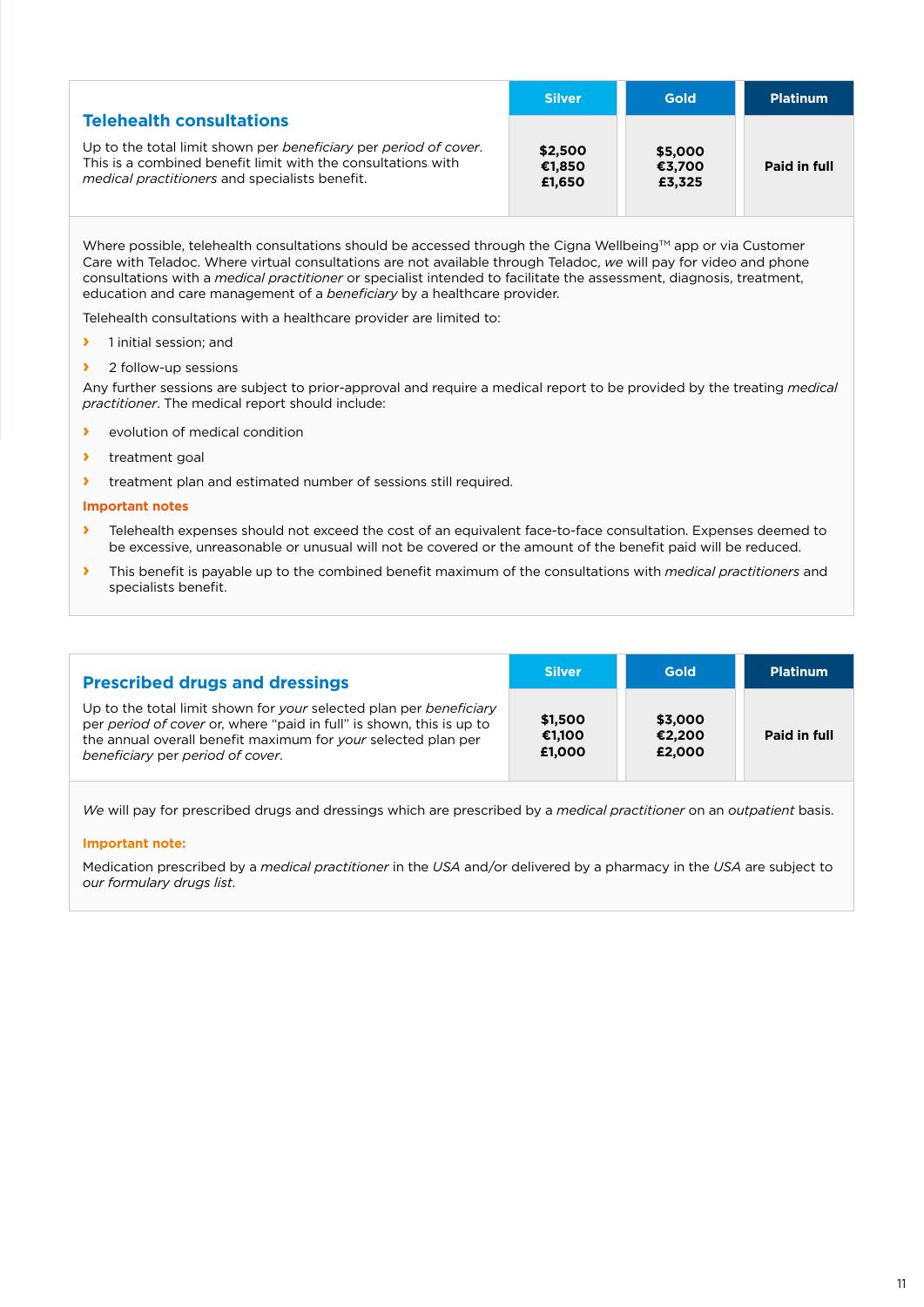| <b>Pathology, Radiology and diagnostic tests</b>                                                                                                                                                                                                                                               | <b>Silver</b>               | Gold                        | <b>Platinum</b> |
|------------------------------------------------------------------------------------------------------------------------------------------------------------------------------------------------------------------------------------------------------------------------------------------------|-----------------------------|-----------------------------|-----------------|
| <b>(excluding Advanced Medical Imaging)</b><br>Up to the total limit shown for your selected plan per beneficiary<br>per period of cover or, where "paid in full" is shown, this is up to<br>the annual overall benefit maximum for your selected plan per<br>beneficiary per period of cover. | \$2,500<br>€1.850<br>£1.650 | \$5,000<br>€3,700<br>£3,325 | Paid in full    |

*We* will pay for the following tests where they are *medically necessary* and are recommended by a specialist as part of a *beneficiary's outpatient treatment*:

**›** Blood and urine tests;

- **›** X-rays;
- **›** Ultrasound scans;
- **›** Electrocardiograms (ECG); and
- **›** Other diagnostic tests (excluding advanced medical imaging).

#### **Important note:**

**›** *We* will pay for *medically necessary* testing for pandemic, epidemic or outbreak of infectious illnesses in line with the World Health Organisation (WHO) guidelines.

| <b>Outpatient Rehabilitation</b>                                                                                                                                                                                                                | <b>Silver</b>               | <b>Gold</b>                  | <b>Platinum</b> |
|-------------------------------------------------------------------------------------------------------------------------------------------------------------------------------------------------------------------------------------------------|-----------------------------|------------------------------|-----------------|
| Up to the total limit shown for your selected plan per beneficiary<br>per period of cover or, where "paid in full" is shown, this is up to<br>the annual overall benefit maximum for your selected plan per<br>beneficiary per period of cover. | \$5,000<br>€3,700<br>£3,325 | \$10,000<br>€7,400<br>£6,650 | Paid in full    |

*We* will pay for:

- **›** *Outpatient* Physiotherapy;
- **›** *Outpatient* Occupational therapy;
- **›** Osteopathy and Chiropractic *treatment*;
- **›** Speech therapy; and
- **›** Cardiac and pulmonary *rehabilitation*.

#### **Important notes:**

#### **Outpatient Physiotherapy, Osteopathy and Chiropractic treatment:**

*We* will pay for this *treatment* if it is *medically necessary* and restorative in nature to help *you* to carry out *your* normal activities of daily living. The *treatment* must be carried out by a properly qualified practitioner who holds the appropriate license to practice in the country where the *treatment* is received. This excludes any sports medicine *treatment*.

#### **Speech therapy treatment:**

*We* will pay for restorative speech therapy if it is required immediately following *treatment* which is covered under this *policy* (for example, as part of a *beneficiary's* follow-up care after they have suffered a stroke) and it is confirmed by a specialist to be *medically necessary* on a short-term basis.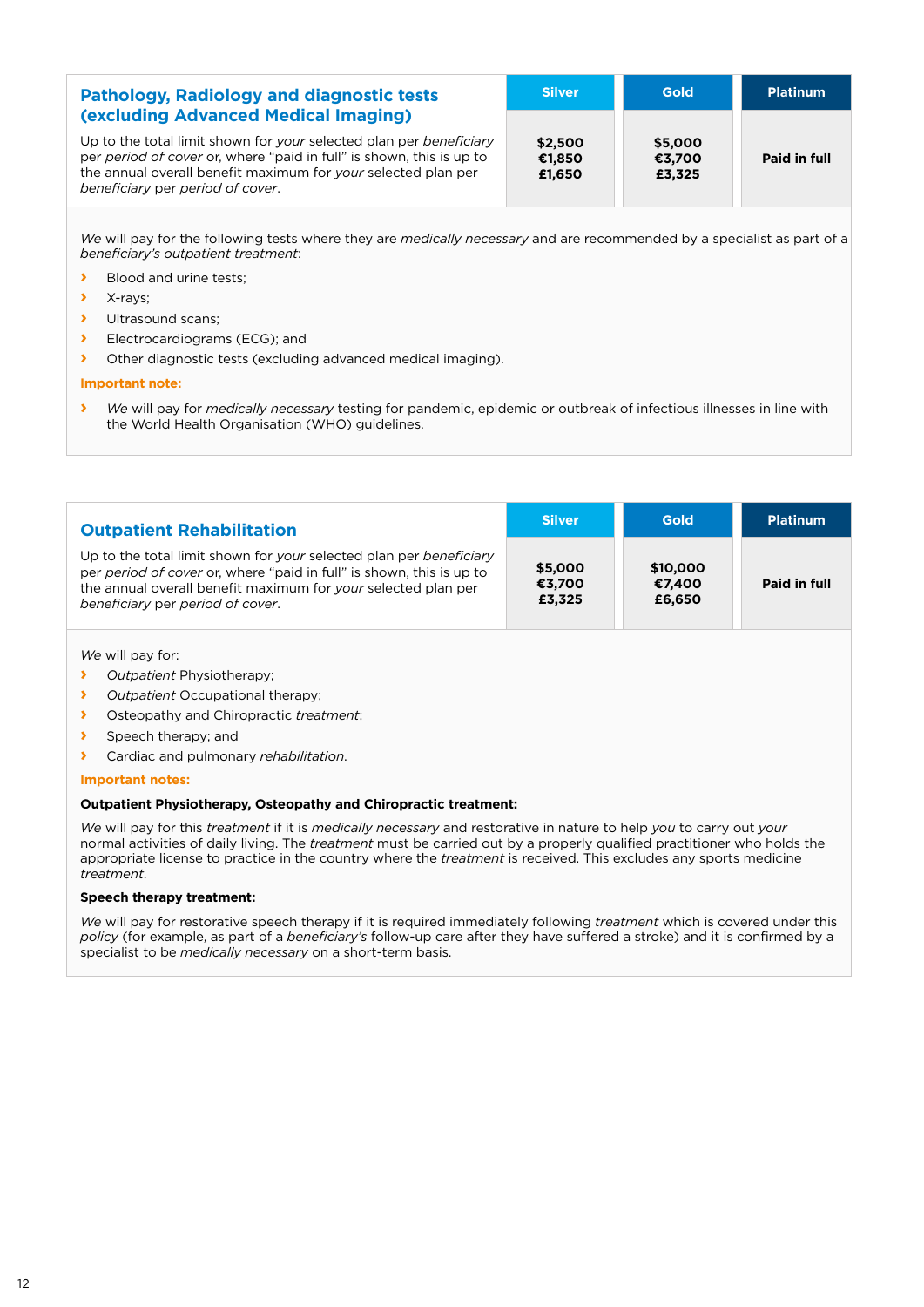| <b>Pre-natal and post-natal care</b>                                                       | <b>Silver</b> | <b>Gold</b>       | <b>Platinum</b>   |
|--------------------------------------------------------------------------------------------|---------------|-------------------|-------------------|
| (Gold and Platinum plans only)                                                             |               |                   |                   |
| Up to the total limit shown for your selected plan per beneficiary<br>per period of cover. | No coverage   | \$3,500<br>€2.750 | \$7,000<br>€5.500 |
| Available once the mother has been covered by the policy for 12<br>months or more.*        |               | £2,250            | £4,500            |

- **›** *We* will pay for *medically necessary* pre-natal and post-natal care on an *outpatient* basis if the mother has been a *beneficiary* under the International *Outpatient* option for a continuous period of 12 months or more.\*
- **›** Examples of pre-natal *treatment* and tests include:
	- Routine obstetricians' and midwives' fees;
	- All scheduled ultrasounds and examinations;
	- Prescribed medicines, drugs and dressings;
	- Routine pre-natal blood tests, if required;
	- Amniocentesis procedure (also referred to as amniotic fluid test or AFT) or chorionic villo*us* sampling (also referred to as CVS); and
	- Non-invasive pre-natal testing (NIPT) for high risk individuals.

Post-natal care:

• Any fees, including prescribed drugs and dressings, as a result of post-natal care required by the mother immediately following routine childbirth.

#### **Important note:**

\* For *beneficiaries* whose country of habitual residence is either Hong Kong or Singapore, this benefit is only available once the mother has been a beneficiary under this *policy* for a continuous period of at least 24 months or more.

| Infertility Investigations and treatment                                                 | <b>Silver</b> | <b>Gold</b> | <b>Platinum</b>  |
|------------------------------------------------------------------------------------------|---------------|-------------|------------------|
| Up to the total limit shown for your selected plan per beneficiary<br>per lifetime.      |               |             | \$10,000         |
| Available once the beneficiary has been covered by this option<br>for 24 months or more. | No coverage   | No coverage | €7.400<br>£6,650 |

*We* will pay for investigations into the cause of infertility if a specialist rules out any medical cause and the *beneficiary* was unaware of the existence of any infertility problem, and had not suffered any symptoms, when their cover under this *policy* commenced.

If necessary, *we* will pay a maximum of 4 attempts for Infertility *treatment* up to the total limit shown in aggregate, per lifetime of the *policy*. This benefit is available for *beneficiaries* up to 41 years old.

Prior authorisation is required for all infertility investigations and *treatment*.

*We* will not pay for infertility investigations or *treatment* for anyone acting as a surrogate for a *beneficiary*.

| <b>Sleep Apnoea</b>                                                                        | <b>Silver</b> | Gold                        | <b>Platinum</b>             |
|--------------------------------------------------------------------------------------------|---------------|-----------------------------|-----------------------------|
| Up to the total limit shown for your selected plan per beneficiary<br>per period of cover. | No coverage   | \$1.500<br>€1.100<br>£1.000 | \$2,000<br>€1,480<br>£1.330 |

Following a referral from *your medical practitioner*, *we* will pay for one sleep study or home sleep test to diagnose if *you* have sleep apnoea.

If it has been determined a *beneficiary* has sleep apnoea *we* will pay for the hire of a Continuous Positive Airway Pressure (CPAP) machine, or other appropriate oral appliances.

Once the beneficiary has been covered by this option for a continuous period of 12 months or more and if the hire of a CPAP machine is not available to the *beneficiary*, *we* will pay, when medically necessary, for the purchase of a CPAP machine up to the total limit of this benefit for your selected plan.

If it is medically appropriate, *we* will pay for *surgery*.

| <b>Genetic Cancer test</b>                                                               | <b>Silver</b> | <b>Gold</b>      | <b>Platinum</b>  |
|------------------------------------------------------------------------------------------|---------------|------------------|------------------|
| Up to the total limit shown for your selected plan per beneficiary<br>per lifetime.      |               | \$2,000          | \$4,000          |
| Available once the beneficiary has been covered by this option<br>for 12 months or more. | No coverage   | €1,480<br>£1,330 | €2.950<br>£2,650 |

*We* will pay for one genetic test for *beneficiaries* with an increased risk of cancer, when *medically necessary* and in accordance with medical evidence.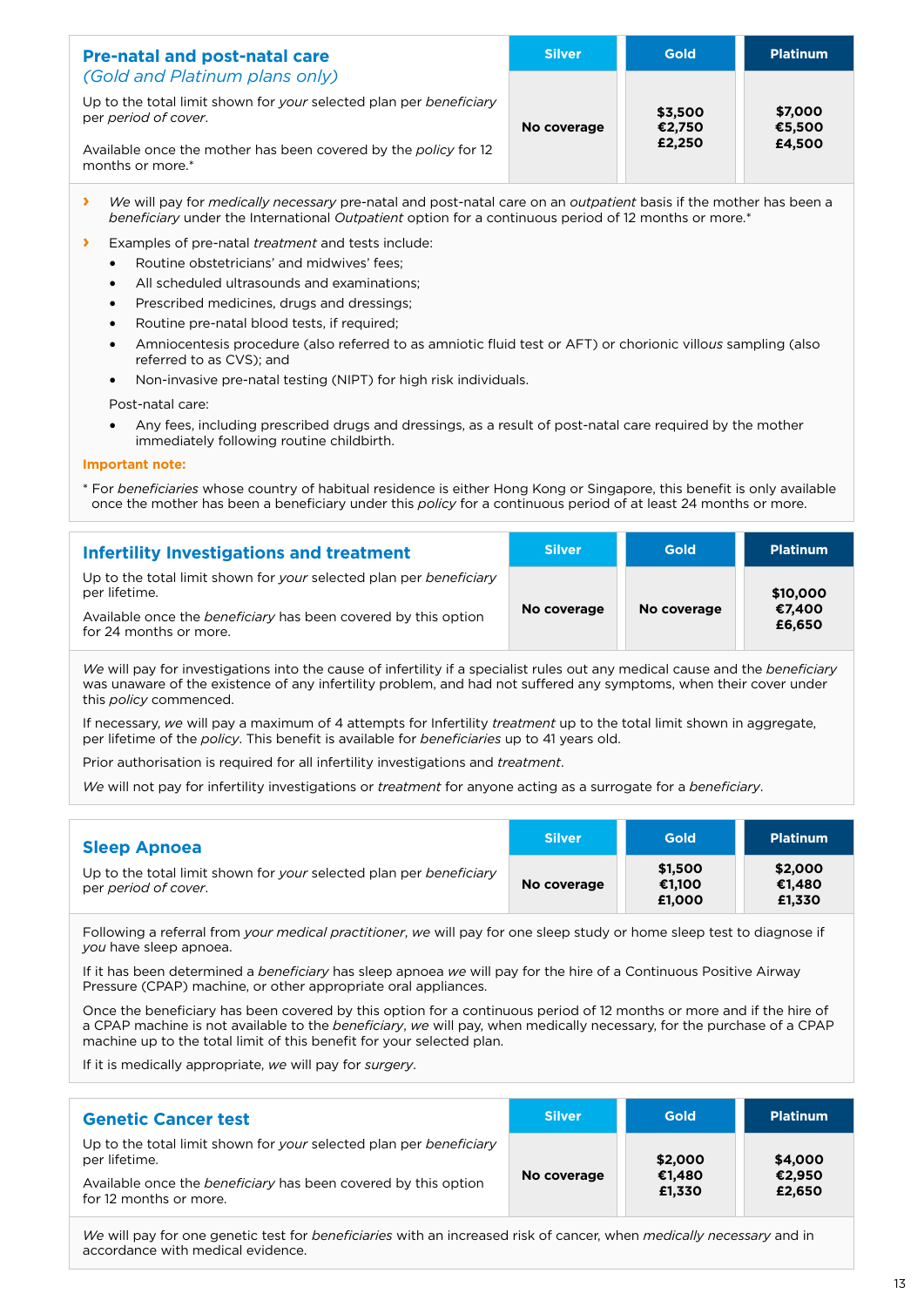| <b>Acupuncture and Chinese medicine</b>                                                                                                                                                                                                         | <b>Silver</b>               | <b>Gold</b>                 | <b>Platinum</b> |
|-------------------------------------------------------------------------------------------------------------------------------------------------------------------------------------------------------------------------------------------------|-----------------------------|-----------------------------|-----------------|
| Up to the total limit shown for your selected plan per beneficiary<br>per period of cover or, where "paid in full" is shown, this is up to<br>the annual overall benefit maximum for your selected plan per<br>beneficiary per period of cover. | \$2,500<br>€1,850<br>£1.650 | \$5,000<br>€3,700<br>£3,325 | Paid in full    |

*We* will pay for a combined maximum total of 15 consultations with an acupuncturist and practitioner of Chinese medicine, if those *treatment*s are recommended by a *medical practitioner*. The *treatment* must be carried out by a properly qualified practitioner who holds the appropriate licence to practice in the country where the *treatment* is received.

| <b>Durable medical equipment</b>                                                                        | <b>Silver</b> | <b>Gold</b>  | <b>Platinum</b> |
|---------------------------------------------------------------------------------------------------------|---------------|--------------|-----------------|
| Up to the annual overall benefit maximum for your selected plan<br>per beneficiary per period of cover. | Paid in full  | Paid in full | Paid in full    |

*We* will pay for the use of durable medical equipment if the use of that equipment is recommended by a specialist in order to support the *beneficiary's treatment* which is covered under this *policy*.

*We* will only pay for one type of medical equipment per *period of cover* which:

- **›** is not disposable, and is capable of being used more than once;
- **›** serves a medical purpose;
- **›** is fit for use in the home; and
- **›** is of a type only normally used by a person who is suffering from the effect of a disease, illness or *injury*.

| <b>Adult vaccinations</b>                                                                                                                                                                                                                       | <b>Silver</b>         | Gold         | <b>Platinum</b> |
|-------------------------------------------------------------------------------------------------------------------------------------------------------------------------------------------------------------------------------------------------|-----------------------|--------------|-----------------|
| Up to the total limit shown for your selected plan per beneficiary<br>per period of cover or, where "paid in full" is shown, this is up to<br>the annual overall benefit maximum for your selected plan per<br>beneficiary per period of cover. | \$250<br>€185<br>£165 | Paid in full | Paid in full    |
|                                                                                                                                                                                                                                                 |                       |              |                 |

*We* will pay for certain vaccinations and immunisations that are clinically appropriate.

| <b>Dental accidents</b>                                                                                                                                                                                                                         | <b>Silver</b>           | Gold         | <b>Platinum</b> |
|-------------------------------------------------------------------------------------------------------------------------------------------------------------------------------------------------------------------------------------------------|-------------------------|--------------|-----------------|
| Up to the total limit shown for your selected plan per beneficiary<br>per period of cover or, where "paid in full" is shown, this is up to<br>the annual overall benefit maximum for your selected plan per<br>beneficiary per period of cover. | \$1,000<br>€740<br>£665 | Paid in full | Paid in full    |

If a *beneficiary* needs dental *treatment* as a result of injuries which they have suffered in an accident, *we* will pay for *outpatient* dental *treatment* for any sound natural tooth/teeth damaged or affected by the accident, provided the *treatment* commences immediately after the accident and is completed within 30 days of the date of the accident.

In order to approve this *treatment*, *we* will require confirmation from the *beneficiary's* treating *dentist* of:

- **›** the date of the accident; and
- **›** the fact that the tooth/teeth which are the subject of the proposed *treatment* are sound natural tooth/teeth.

*We* will pay for this *treatment* instead of any other dental *treatment* the *beneficiary* may be entitled to under this *policy*, when they need *treatment* following accidental damage to a tooth or teeth.

*We* will not pay for the repair or provision of dental implants, crowns or dentures under this part of this *policy*.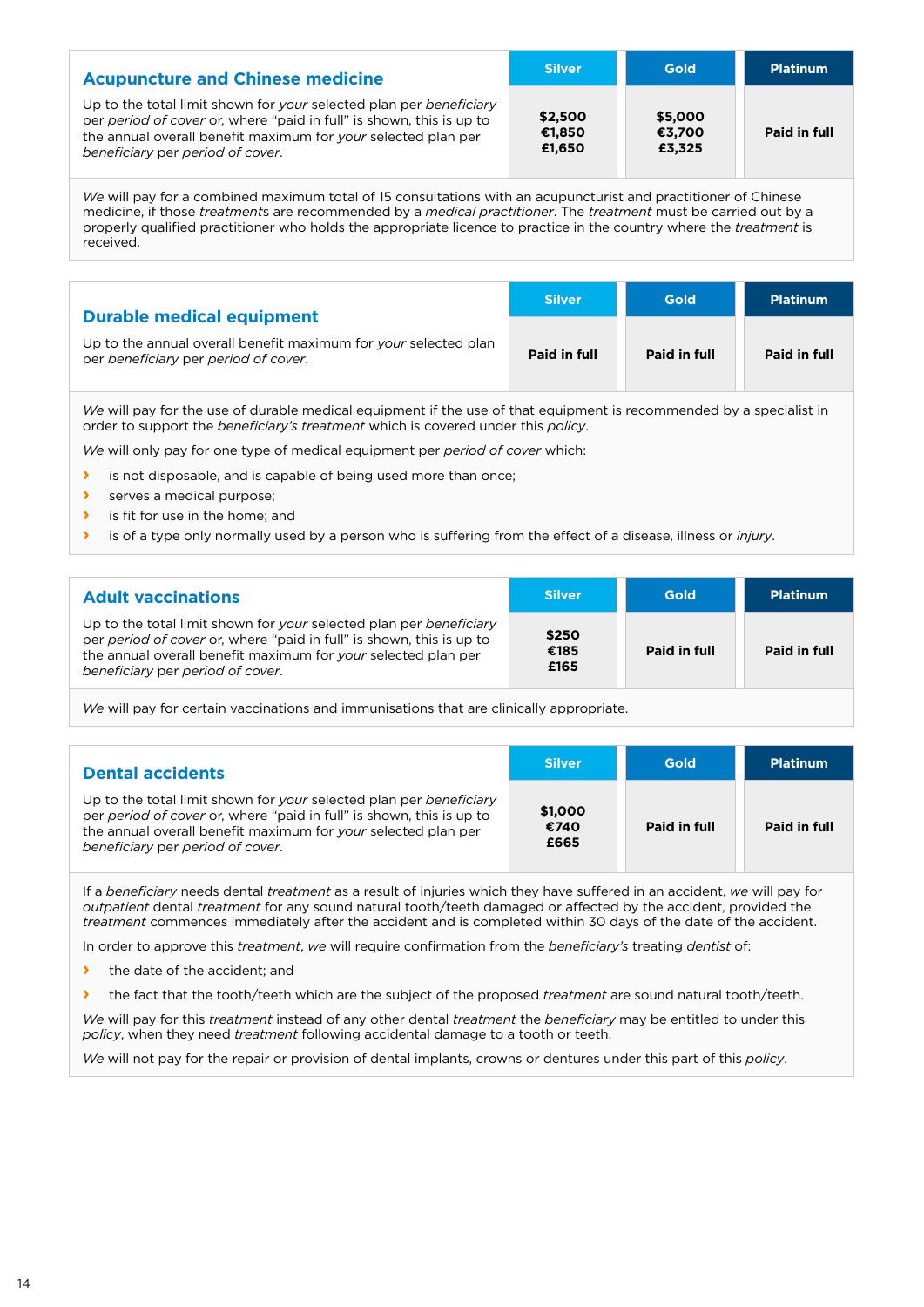| <b>Child and Adolescence Wellbeing Health</b>                                                       | <b>Silver</b> | <b>Gold</b>  | <b>Platinum</b> |
|-----------------------------------------------------------------------------------------------------|---------------|--------------|-----------------|
| Up to the annual overall benefit maximum for your selected plan<br>beneficiary per period of cover. | Paid in full  | Paid in full | Paid in full    |

*We* will pay for child and adolescence wellbeing health at *appropriate age intervals*, carried out by a *medical practitioner* for the following preventative care services:

- **›** evaluating medical history;
- **›** physical examinations;
- **›** development assessment;
- **›** anticipatory guidance; and
- **›** appropriate immunisations, vaccinations and laboratory tests.

#### **Important notes:**

Mental health consultations with a psychiatrist or psychologist are covered under the Mental Health and Behavioural Care benefit under International Medical Insurance.

In addition, *we* will pay for:

- **›** One school entry health check, to assess growth, hearing and vision, for each child at the first school entry date.
- **›** Diabetic retinopathy screening for children who have diabetes.

| 60+ Care                                                                                   | <b>Silver</b> | <b>Gold</b>             | <b>Platinum</b>             |
|--------------------------------------------------------------------------------------------|---------------|-------------------------|-----------------------------|
| Up to the total limit shown for your selected plan per beneficiary<br>per period of cover. | No coverage   | \$1,000<br>€740<br>£665 | \$2,000<br>€1.480<br>£1,330 |

If a *beneficiary* is aged 60 years old and above, or turning 60 years old within the *period of cover*, and has one of the following conditions as declared on their medical questionnaire (and is a special exclusion as detailed on *your Certificate of Insurance*), *we* will pay for the *medically necessary outpatient treatment* costs associated with the maintenance of this condition: Hypertension, Type 2 Diabetes, Glaucoma, Arthritis, joint or back pain, Osteoporosis/ Osteopenia.

#### **Important notes:**

- **›** If, during the *application* stage *you* have selected the option to have one of the above conditions covered at an additional premium, whereby the condition is covered comprehensively on an *inpatient* and *outpatient* basis (if the International *Outpatient* option has been selected); this benefit will not be applicable.
- **›** Examples of *medically necessary treatment* and tests include but are not limited to: consultations with *medical practitioners*, prescribed drugs and dressings, pathology and radiology, *outpatient rehabilitation* and acupuncture and Chinese medicine. Please note, this benefit excludes Advanced Medical Imaging.
- **›** *You* are eligible to have the condition(s) covered (but not conditions, symptoms or complications arising from those conditions) on an *outpatient* basis, up to the total limits shown per *period of cover*.
- **›** The benefit is subject to any *cost shares* or *deductibles* elected on *your policy*.

## **YOUR DEDUCTIBLE AND COST SHARE OPTIONS**

| <b>Deductible</b><br>A deductible is the amount which you must pay before any<br>claims are covered by your plan.                                                                                                                                                                                                                | \$0<br>\$150<br>\$500<br>\$1,000<br>\$1,500                         | €O<br>€110<br>€370<br>€700<br>€1,100                                    | £0.<br>£100<br>£335<br>£600<br>£1,000 |  |
|----------------------------------------------------------------------------------------------------------------------------------------------------------------------------------------------------------------------------------------------------------------------------------------------------------------------------------|---------------------------------------------------------------------|-------------------------------------------------------------------------|---------------------------------------|--|
| <b>Cost share after deductible</b><br>Cost share is the percentage of each claim not covered by your<br>plan.                                                                                                                                                                                                                    | First choose your cost share percentage:<br>$0\%$ / 10% / 20% / 30% |                                                                         |                                       |  |
| <b>Out of Pocket Maximum</b><br>The out of pocket maximum is the maximum amount of cost<br>share you would have to pay in a period of cover.<br>The cost share amount is calculated after the <i>deductible</i> is<br>taken into account. Only amounts you pay related to cost share<br>contribute to the out of pocket maximum. |                                                                     | Next, choose your out of pocket maximum:<br>\$3,000<br>€2,200<br>£2,000 |                                       |  |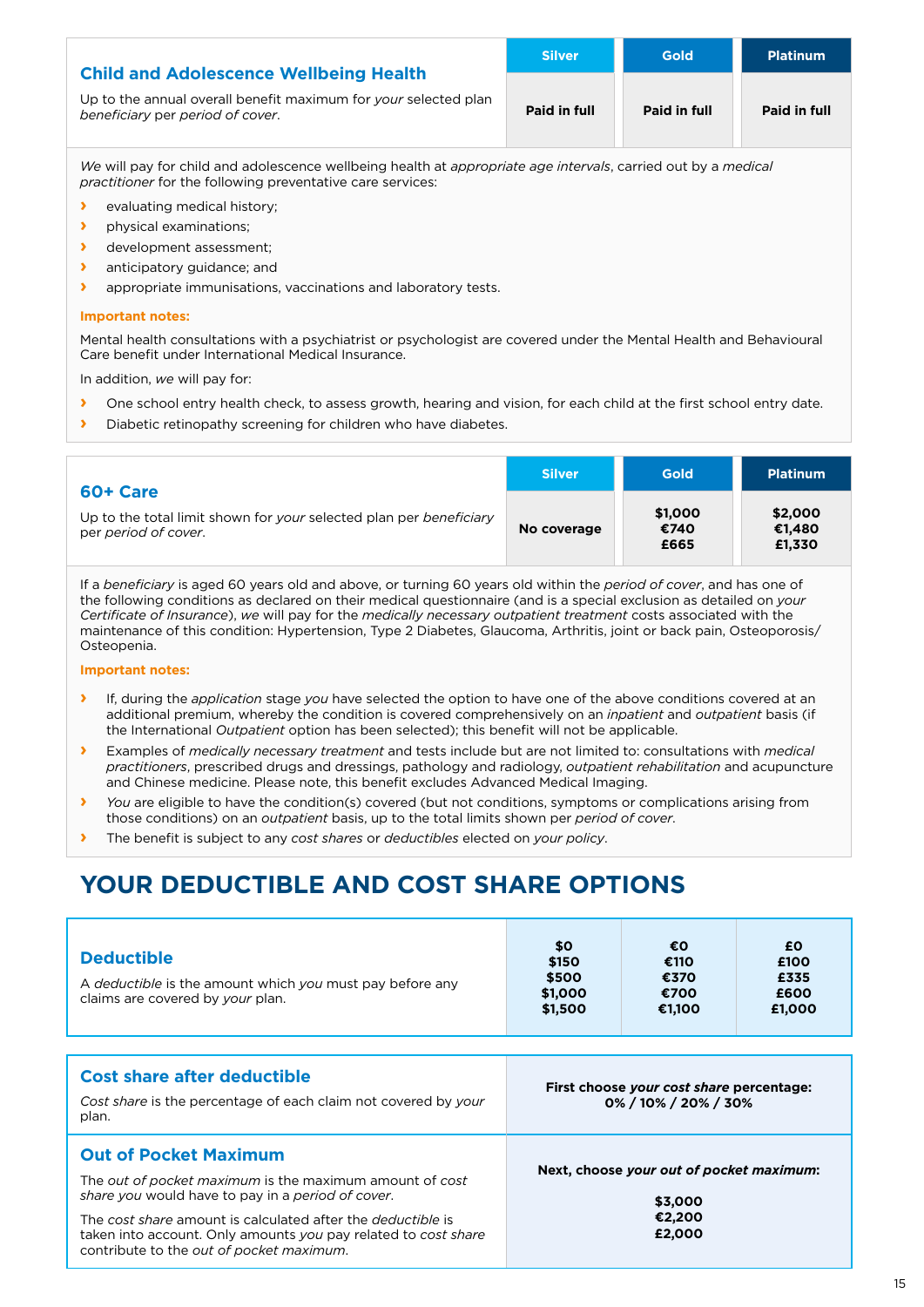# **INTERNATIONAL EVACUATION & CRISIS ASSISTANCE PLUS™**

International Medical Evacuation provides coverage for reasonable transportation costs to the nearest centre of medical excellence in the event that the *treatment* is not available locally in an emergency. This option also includes medical repatriation coverage as a result of a serio*us* illness or after a traumatic event or *surgery*, and compassionate visits for a parent, *spouse*, partner, sibling or child to visit a *beneficiary* after an accident or sudden illness and the *beneficiary* has not been evacuated or repatriated.

Peace of mind for *you* and *your* family, particularly while travelling globally, is very important to *us*. As well as providing coverage for medical evacuation events, this option also includes the Crisis Assistance Plus™ programme providing 24/7 time-sensitive advice and coordinated in-country crisis response services in the event of a travel or security risk that may occur while *you* and *your* family are travelling globally.

## **INTERNATIONAL MEDICAL EVACUATION**

| <b>Silver</b> | <b>Gold</b>  | <b>Platinum</b> |
|---------------|--------------|-----------------|
| Paid in full  | Paid in full | Paid in full    |
|               |              |                 |
|               |              |                 |

|                           | <b>Silver</b> | <b>Gold</b>  | <b>Platinum</b> |
|---------------------------|---------------|--------------|-----------------|
| <b>Medical Evacuation</b> | Paid in full  | Paid in full | Paid in full    |

Transfer to the nearest centre of medical excellence if the *treatment* the *beneficiary* needs is not available locally in an emergency.

If a *beneficiary* requires *emergency treatment*, *we* will pay for medical evacuation for them:

- **›** to be taken to the nearest *hospital* where the necessary *treatment* is available (even if this is in another part of the country, or in another country); and
- **›** to return to the place they were taken from, provided the return journey takes place not more than 14 days after the *treatment* is completed.

As regards to the return journey, *we* will pay:

- **›** the price of an economy class air ticket; or
- the reasonable cost of travel by land or sea; whichever is lesser.
- *We* will only pay for taxi fares if:
- **›** It is medically preferable for the *beneficiary* to travel to the airport by taxi, rather than by ambulance; and
- **›** Approval is obtained in advance from the *medical assistance service*.

*We* will pay for evacuation (but not repatriation) if the *beneficiary* needs diagnostic tests or cancer *treatment* (such as chemotherapy) if, in the opinion of *our medical assistance service*, evacuation is appropriate and *medically necessary* in the circumstances.

*We* will not pay any other costs related to an evacuation (such as accommodation costs).

**Important notes:**

- **›** If *you* require to return to the *hospital* where *you* were evacuated for follow up *treatment*, *we* will not pay for travel costs or living allowance costs.
- **›** In the event that evacuation services are not organised by *us*, *we* reserve the right to decline the costs.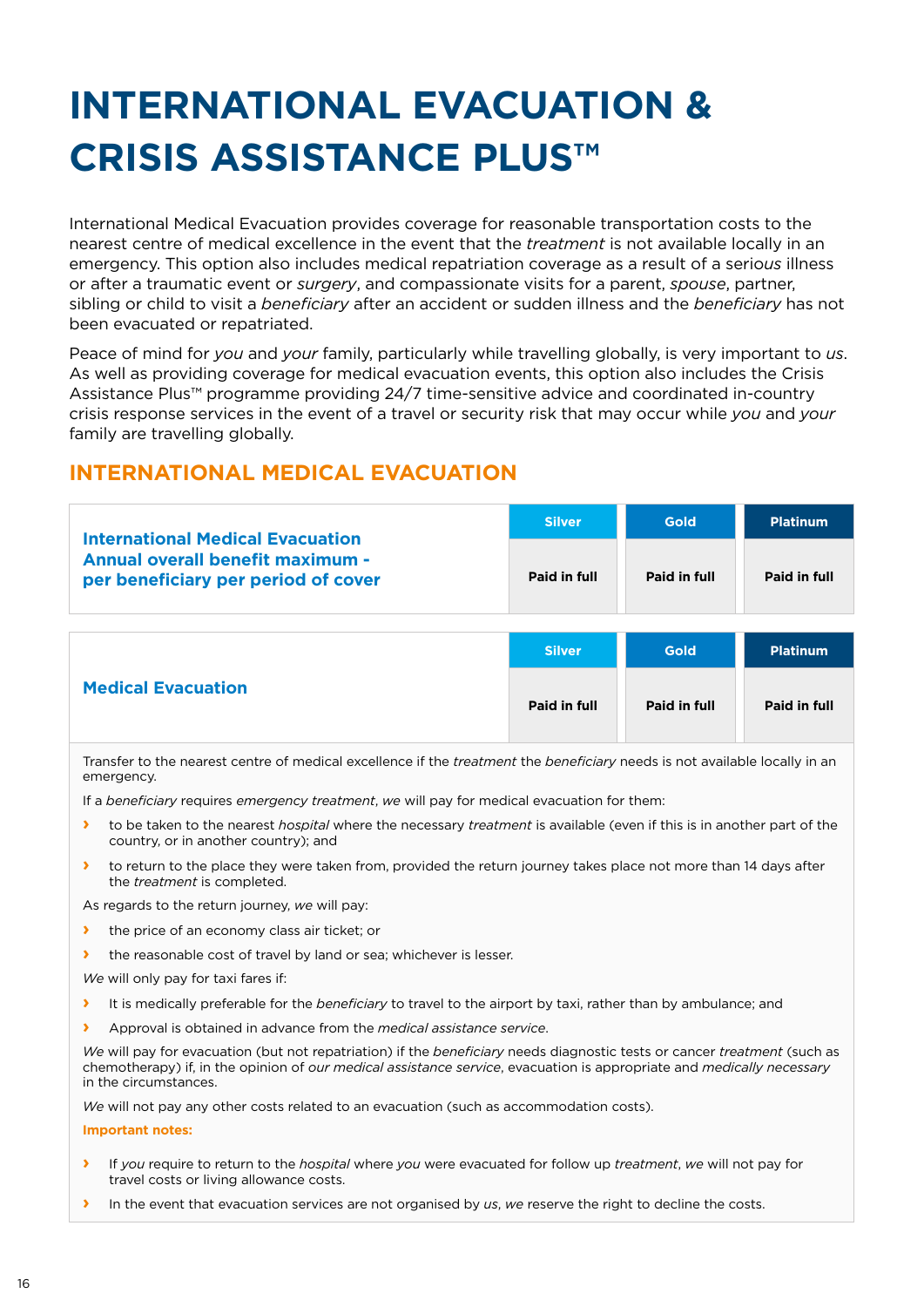|                             | <b>Silver</b> | <b>Gold</b>  | <b>Platinum</b> |
|-----------------------------|---------------|--------------|-----------------|
| <b>Medical Repatriation</b> | Paid in full  | Paid in full | Paid in full    |

If a *beneficiary* requires a medical repatriation as a result of a serious illness or after a traumatic event or *surgery*, *we*  will pay:

- **›** for them to be returned to their *country of habitual residence* or *country of nationality*; and
- **›** to return them to the place they were taken from, provided the return journey takes place not more than 14 days after the *treatment* is completed.

The above journey must be approved in advance by *our medical assistance service* and to avoid doubt all transportation costs are required to be reasonable and customary.

As regards to the return journey, *we* will pay:

- **›** the price of an economy class air ticket; or
- **›** the reasonable cost of travel by land or sea; whichever is lesser.

*We* will only pay for taxi fares if:

- **›** it is medically preferable for the *beneficiary* to travel to the airport by taxi, rather than by ambulance; and
- **›** approval is obtained in advance from the *medical assistance service*.
- *We* will not pay any other costs related to a repatriation (such as accommodation costs).

#### **Important notes:**

- **›** If *you* require to return to the *hospital* where *you* were repatriated for follow up *treatment*, *we* will not pay for travel costs or living allowance costs.
- **›** If a *beneficiary* contacts the *medical assistance service* to ask for prior approval for repatriation, but the *medical assistance service* does not consider repatriation to be medically appropriate, *we* may instead arrange for the *beneficiary* to be evacuated to the nearest *hospital* where the necessary *treatment* is available. *We* will then repatriate the *beneficiary* to his or her specified *country of nationality* or *country of habitual residence* when his or her condition is stable, and it is medically appropriate to do so.
- **›** In the event that repatriation services are not organised by *us*, *we* reserve the right to decline the costs.

|                                       | <b>Silver</b> | <b>Gold</b>  | <b>Platinum</b> |
|---------------------------------------|---------------|--------------|-----------------|
| <b>Repatriation of mortal remains</b> | Paid in full  | Paid in full | Paid in full    |
| $\mathbf{r}$ $\mathbf{r}$             |               |              |                 |

If a *beneficiary* dies outside their *country of habitual residence* during the *period of cover*, the *medical assistance service* will arrange for their mortal remains to be returned to their *country of habitual residence* or *country of nationality* as soon as reasonably practicable, subject to airlines requirements and restrictions.

*We* will not pay any costs associated with burial or cremation or the transport costs for someone to collect or accompany the *beneficiary's* mortal remains.

#### **Important note:**

**›** In the event that repatriation services are not organised by *us*, *we* reserve the right to decline the costs.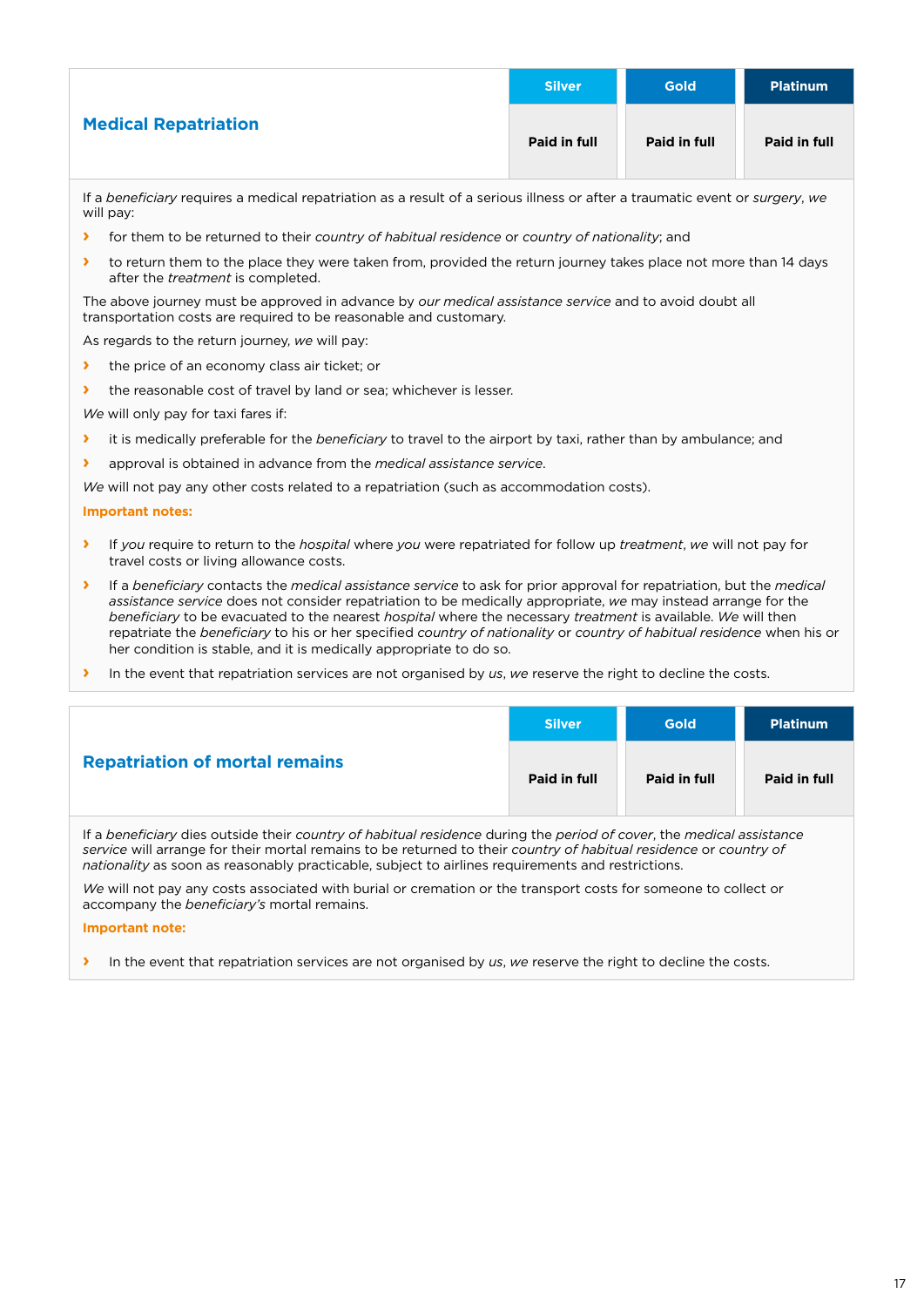|                                        | <b>Silver</b> | <b>Gold</b>  | <b>Platinum</b> |
|----------------------------------------|---------------|--------------|-----------------|
| Travel cost for an accompanying person | Paid in full  | Paid in full | Paid in full    |

If a *beneficiary* needs a parent, sibling, child, *spouse* or partner, to travel with them on their journey in conjunction with a medical evacuation or repatriation, because they:

- **›** need help getting on or off an aeroplane or other vehicle;
- **›** are travelling 1000 miles (or 1600km) or further;
- **›** are severely anxious or distressed, and are not being accompanied by a nurse, paramedic or other medical escort; or
- **›** are very seriously ill or injured;

*we* will pay for a relative or partner to accompany them. The journeys (for the avoidance of doubt shall mean one outbound and one return) must be approved in advance by the *medical assistance service* and the return journey must take place not more than 14 days after the *treatment* is completed.

*We* will pay:

- **›** the price of an economy class air ticket; or
- the reasonable cost of travel by land or sea;

whichever is the lesser.

If it is appropriate, considering the *beneficiary's* medical requirements, the family member or partner who is accompanying them may travel in a different class.

If it is *medically necessary* for a *beneficiary* to be evacuated or repatriated, and they are going to be accompanied by their *spouse* or partner, *we* will also pay the reasonable travel costs of any children aged 17 or under, if those children would otherwise be left without a parent or guardian.

#### **Important notes:**

- **›** *We* will not pay for a third party to accompany a *beneficiary* if the original purpose of the evacuation was to enable the *beneficiary* to receive *outpatient treatment*.
- **›** *We* will not pay for any other costs relating to third party travel costs, such as accommodation or local transportation.

#### **If** *you* **have purchased this option,** *we* **will also make available the provision below for compassionate visits to**  *you* **by immediate family members.**

|                                                               | <b>Silver</b> | <b>Gold</b> | <b>Platinum</b> |
|---------------------------------------------------------------|---------------|-------------|-----------------|
| <b>Compassionate visit - travel costs</b>                     | \$1,200       | \$1,200     | \$1,200         |
| Up to a maximum of 5 trips per lifetime up to the total limit | €1,000        | €1,000      | €1,000          |
| shown for your selected plan per beneficiary.                 | £800          | £800        | £800            |
|                                                               | <b>Silver</b> | Gold        | <b>Platinum</b> |
| <b>Compassionate visit - living allowance costs</b>           | \$155         | \$155       | \$155           |
| Up to the total limit shown per day for each visit with a     | €125          | €125        | €125            |
| maximum of 10 days per visit.                                 | £100          | £100        | £100            |

For each *beneficiary we* will pay for up to 5 compassionate visits over the lifetime of the cover. Compassionate visits must be approved in advance by *our medical assistance service*.

*We* will pay the cost of economy class return travel for a parent, *spouse*, partner, sibling or child to visit a *beneficiary* after an accident or sudden illness, if the *beneficiary* is in a different country and is anticipated to be *hospital*ised for 5 days or more, or has been given a short-term terminal prognosis.

*We* will also pay for living expenses incurred by a family member during a compassionate visit, for up to 10 days per visit while they are away from their *country of habitual residence* up to the limits shown in the list of benefits (subject to being provided with receipts in respect of the costs incurred).

#### **Important note:**

**›** *We* will not pay for a compassionate visit when the *beneficiary* has been evacuated or repatriated. If an evacuation or repatriation takes place during a compassionate visit, *we* will not pay any further third party transportation costs.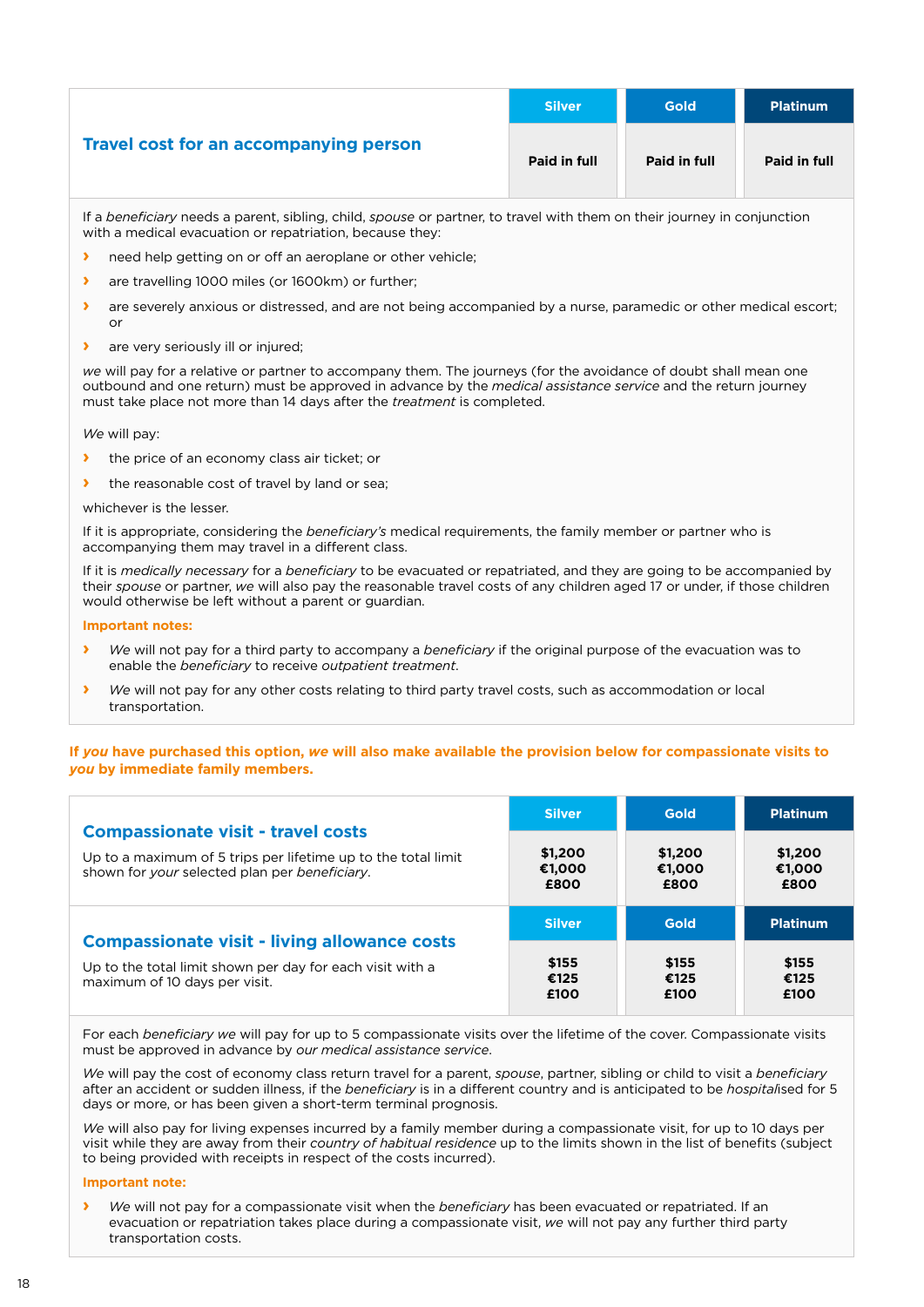## **CRISIS ASSISTANCE PLUS™ PROGRAMME**

This programme is provided by global crisis response experts, FocusPoint International®, who support global travellers with 24/7 multilingual response centres and resources in over 100 countries.

Crisis Assistance Plus™ (CAP) provides time-sensitive advice and coordinated in-country crisis assistance for ten different risks that have the potential to impact *beneficiaries* when traveling:

- **›** Terrorism
- **›** Pandemic
- **›** Political threats
- **›** Natural disasters
- **›** Blackmail or extortion
- **›** Violent crimes
- **›** Disappearances of persons
- **›** Hijacks
- **›** Kidnaps for ransom
- **›** Wrongful detentions

The programme provides *beneficiaries* with 24/7 on-demand access to FocusPoint International's global assistance centres for advice and coordinated in-country crisis response services, when necessary.

Depending on the situation, the programme offers:

- **I** Rapid-response teams and dedicated CAP managers deployed globally within 24 hours;<br>Experienced security personnel for field rescuel shelter in place and ground evacuations:
- **›** Experienced security personnel for field rescue, shelter in place and ground evacuations;
- **›** Nationally recognized crisis communications teams;
- **›** Highly experienced kidnap-for-ransom and extortion- response specialists;
- **›** Emergency-message relay to family members or employers;
- **›** Point-in-time geographic threat information; and
- **›** Access to private aviation fleet, with aircraft launched in as little as 60 minutes.

#### **Important notes:**

- **›** FocusPoint International® will provide crisis response services for a maximum of two physical incidents per beneficiary per period of cover. The programme provides access to unlimited crisis consultations during the period of cover.
- **›** The eligible physical incident response is limited to forty five (45) calendar days of assistance.
- **›** The Crisis Assistance Plus<sup>™</sup> Programme is not an insurance policy. Focuspoint does not and will not reimburse or indemnify *beneficiaries* for any expenses incurred directly by a *beneficiary* and/or on behalf of a *beneficiary*. All additional expenses are incurred and paid directly by and at the sole discretion of Focuspoint.

*We* have no involvement in, nor are *we* liable for, any decisions and/or outcomes that are made or determined by FocusPoint International®. FocusPoint International® will not provide crisis response services:

- **›** With respect to kidnapping or violent crime by a relative;
- **›** To any person who has had kidnap insurance cancelled or declined;
- **›** To any person who has been kidnapped in the past;
- **›** To any kidnapping of a protected person within their country of residence;
- **›** Where such service would be prohibited under United Nations' resolutions or any laws of the European Union, United Kingdom or the United States;
- **›** For the payment of any ransom;<br>**›** If the *heneficiary* elects to travel
- **›** If the *beneficiary* elects to travel to location(s) with an issued and active advisory against all travel to said location(s);
- **›** For a business dispute;
- **›** For extra expenses caused by a non-covered travel delay;
- **›** For suicide or attempted suicide;
- **›** For war, whether declared or not, between China, France, the United Kingdom, the Russian Federation and the United States, or war in Europe other than civil war;
- **›** For any enforcement action by or on behalf of the United Nations in which countries stated above or any armed forces are engaged; and
- **›** For loss or destruction to any property arising from any consequential loss or any legal liability caused from radioactivity.

**In the event of one of the crisis situations as detailed above, please contact** *our* **Customer Care Team.** *We* **will transfer** *you* **to a FocusPoint crisis consultant who can provide advice and coordinate immediate worldwide assistance. In order to use this service** *we* **are required to pass** *your* **name and contact information to FocusPoint International®.**

| <b>Silver</b> | <b>Gold</b> | <b>Platinum</b> |
|---------------|-------------|-----------------|

**FocusPoint International**® **will pay for crisis consulting expenses and other additional expenses per covered response (up to a maximum of two physical incidents per beneficiary per period of cover) and included but not limited to:**

- **›** Emergency political or natural disaster evacuation costs;
- Legal referrals and fees:
- **›** Fees and expenses of an independent interpreter;
- **›** Costs of relocations, travel and accommodations;
- **›** Fees and expenses of security personnel temporarily deployed solely and directly for the purposes of protecting a *beneficiary* and located in a country where a crisis event has occurred.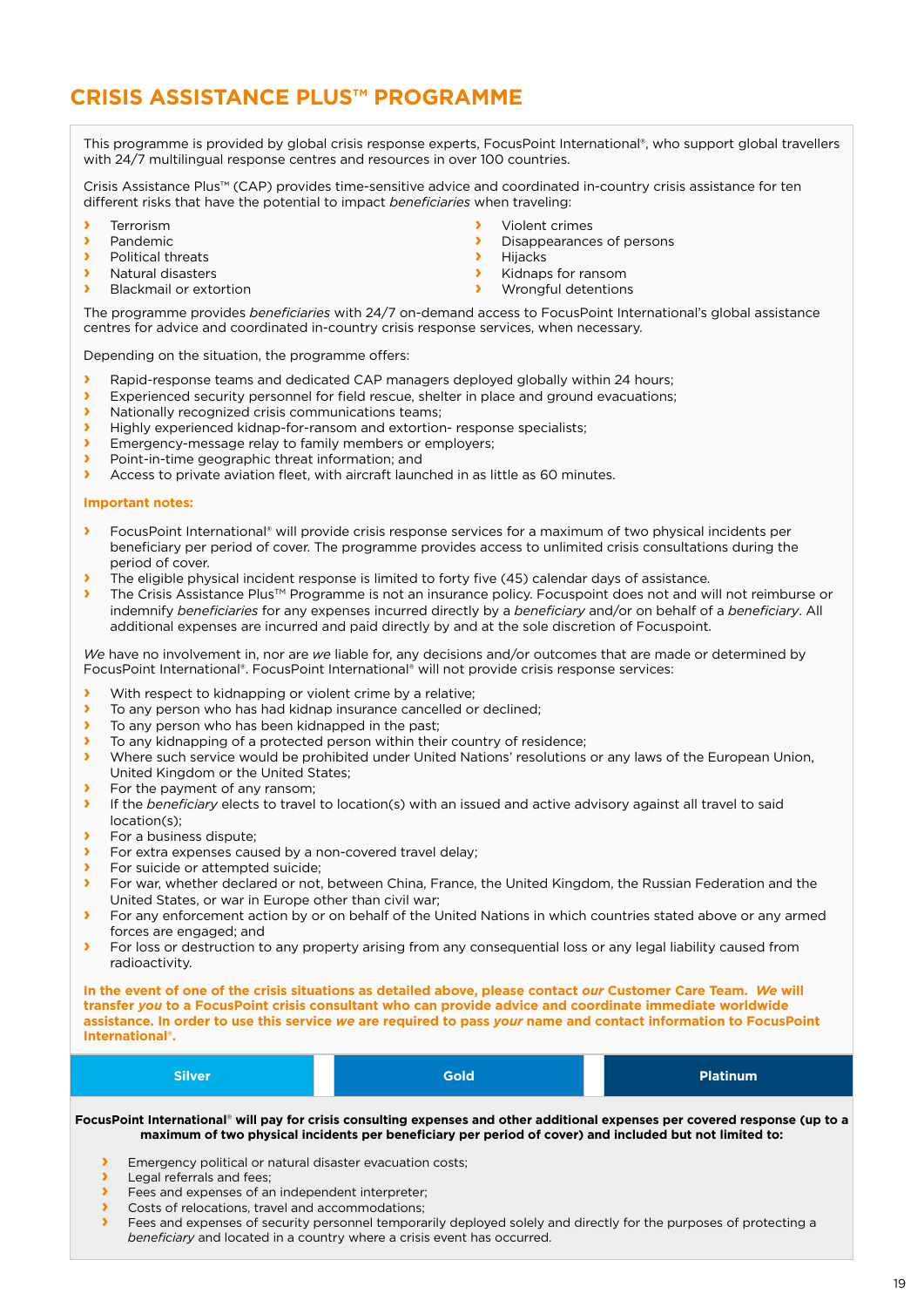#### **The following important notes and general conditions apply to all of the cover which is provided under the International Medical Evacuation option.**

## **Important notes**

The services described in this section are provided or arranged by the *medical assistance service* under this policy.

The following conditions apply to both emergency medical evacuations and repatriations:

- **›** all evacuations and repatriations must be approved in advance by the *medical assistance service*, which is contactable through the Customer Care Team;
- **›** the *treatment* for which, or following which, the evacuation or repatriation is required must be recommended by a *qualified nurse* or *medical practitioner*;
- **›** evacuation and repatriation services are only available under this *policy* if the *beneficiary* is being treated (or needs to be treated) on an *inpatient* or *daypatient* basis;
- the *treatment* because of which the evacuation or repatriation service is required must:
	- be *treatment* for which the *beneficiary* is covered under this *policy*; and
	- not be available in the location from which the *beneficiary* is to be evacuated or repatriated;
	- the *beneficiary* must already have cover under the International Medical Evacuation option, before they need the evacuation or repatriation service;
	- the *beneficiary* must have cover in the *selected area of coverage* which includes the country where the *treatment* will be provided after the evacuation or repatriation (*treatment* in the USA is excluded unless the *beneficiary* has purchased *Worldwide including USA cover*).
- **›** *We* will only pay for evacuation or repatriation services if all arrangements are approved in advance by *our medical assistance service*. Before that approval will be given, *we* must be provided with any information or proof that *we* may reasonably request;
- **›** *We* will not approve or pay for an evacuation or repatriation if, in *our* reasonable opinion, it is not appropriate, or if it is against medical advice. In coming to a decision as to whether an evacuation or repatriation is appropriate, *we* will refer to established clinical and medical practice;
- **›** From time to time *we* may carry out a review of this cover and reserve the right to contact *you* to obtain further information when it is reasonable for *us* to do so.

## **General conditions**

- **›** Where local conditions make it impossible, impractical, or unreasonably dangero*us* to enter an area, for example because of political instability or war, *we* may not be able to arrange evacuation or repatriation services. This *policy* does not guarantee that evacuation or repatriation services will always be available when requested, even if they are medically appropriate.
- **›** *We* will only pay for *hospital* accommodation for as long as the *beneficiary* is being treated. *We* will not pay for *hospital* accommodation if a *beneficiary* is no longer being treated but is waiting for a return flight.
- **›** Any medical *treatment* which a *beneficiary* receives before or after an evacuation or repatriation will be paid from the International Medical Insurance plan (or under another coverage option if appropriate) provided that the *treatment* is covered under this *policy* and *you* have purchased the relevant cover.
- **›** *We* cannot be held liable for any delays or lack of availability of evacuation or repatriation services which result from adverse weather conditions, technical or mechanical problems, conditions or restrictions imposed by public authorities, or any other factor which is beyond *our* reasonable control.
- **›** *We* will only pay for evacuation, repatriation and third party transportation if the *treatment* for which, or because of which, the evacuation or repatriation is necessary is covered under this *policy*.
- **›** All decisions as to:
	- the *medical necessity* of evacuation or repatriation;
	- the means and timing of any evacuation or repatriation;
	- the medical equipment and medical personnel to be used; and
	- the destination to which the *beneficiary* should be transported;

will be made by *our medical team*, after consultation with the *medical practitioners* who are treating the *beneficiary*, taking into account all of the relevant medical factors and considerations.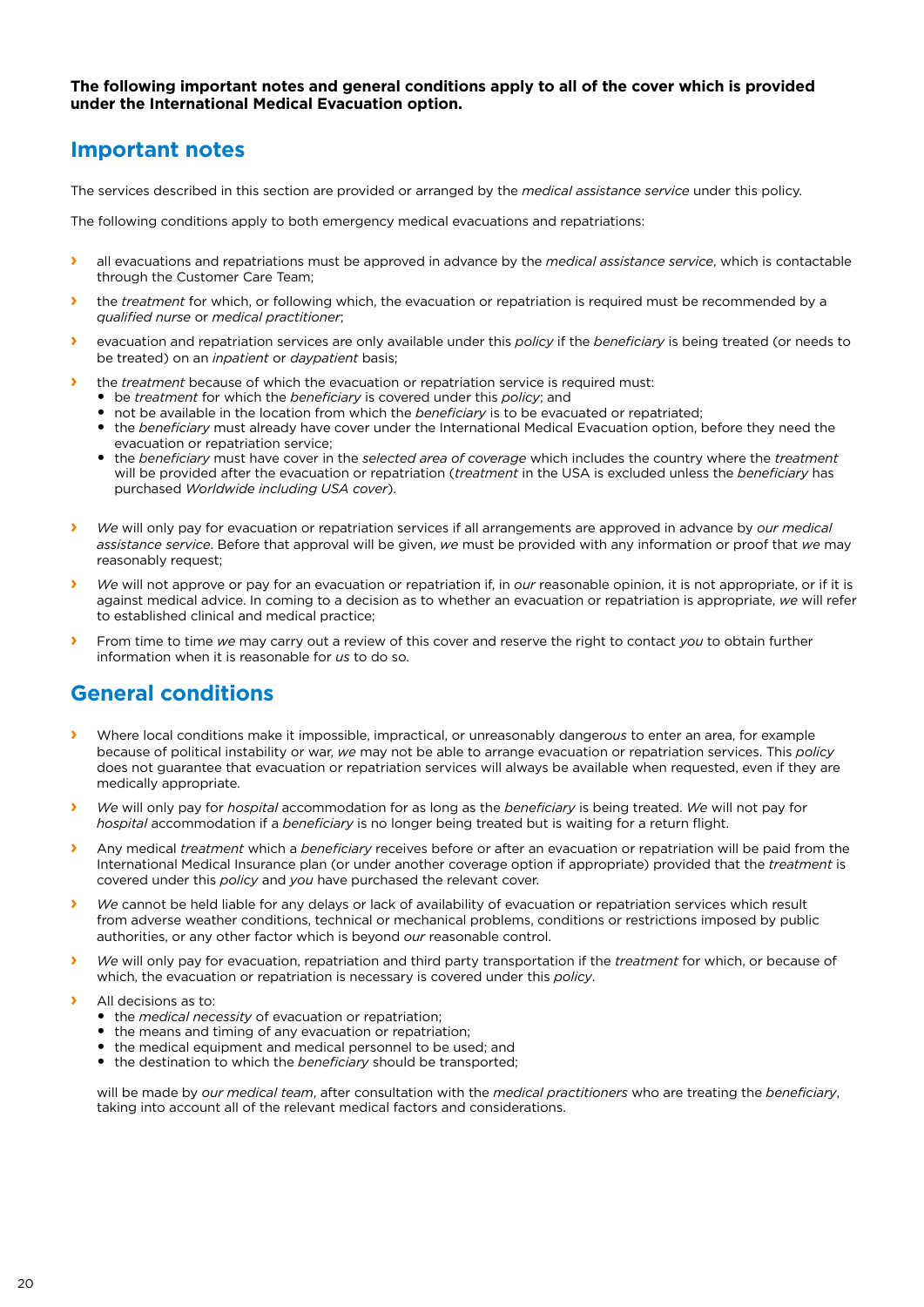# **INTERNATIONAL HEALTH & WELLBEING**

*We* understand the importance of *your* overall wellbeing and living a balanced life. In addition to health screenings, tests and examinations; this module also empowers *you* and *your* family with the services and support to manage *your* own individual day-to-day health and wellbeing. *Your* Wellness companion, comprising of the Life Management Assistance programme and the Telephonic Wellness Coaching, is available to help *you* and *your* family stay healthy and well, both physically and mentally.

| Life Management Assistance Programme | <b>Silver</b> | Gold         | <b>Platinum</b> |
|--------------------------------------|---------------|--------------|-----------------|
|                                      | Paid in full  | Paid in full | Paid in full    |

*Our* Life Management Assistance programme is available 24 hours a day, 7 days a week, 365 days a year meaning *you* can contact the service for access to free, confidential assistance with any work, life, personal or family issue that matters to *you* at a time that is suitable for *you.*

*You* will have access to the following services and tools:

#### **Short-term counselling:**

**›** Up to 6 counselling sessions via telephone, video, or face-to-face, per issue per *period of cover*. Common use cases include: managing anxiety and depression, couples' and family relationship support, bereavement, and more.

#### **Behavioural health:**

- **›** Up to 6 sessions with a mindfulness coach via telephone per *period of cover*. Beneficial for individuals experiencing stress, and challenges with focus and concentration.
- **›** An online self-help Cognitive Behavioural Therapy (CBT) programme to address mild to moderate anxiety, stress, and depression, with unlimited access to the programme for 6 months.

#### **Career and workplace support:**

- **›** Life coaching telephonic sessions to assist with personal growth and career development at work.
- **›** Telephonic sessions with a counsellor for managers to develop their people management skills.

#### **Practical needs:**

- **›** Unlimited in the moment telephonic support for live assistance.
- **›** Pre-qualified referrals and information to assist with *your* day to day demands, such as relocation logistics, child or eldercare, legal or financial services.

#### **Please contact the Customer Service team if** *you* **wish to use this service. This service is provided by** *our* **chosen counselling provider.**

| <b>Telephonic Wellness Coaching</b> | <b>Silver</b> | <b>Gold</b>  | <b>Platinum</b> |
|-------------------------------------|---------------|--------------|-----------------|
|                                     | Paid in full  | Paid in full | Paid in full    |

*We* will match *you* with *your* own personal qualified wellness coach who is specifically trained in health behaviour change. *Your* coach will partner with *you* to identify a specific wellness goal that is important to *you*, and will support *you* in building a wellness plan around one of the following areas of focus: weight management, healthy eating, physical activity, sleep, stress management and tobacco cessation.

- **›** *You* will have access to 6 confidential telephonic coaching sessions per focus area per *period of cover* with *your* dedicated coach to build *your* strategy and motivation to reach *your* wellbeing goal.
- **›** *You* will be supported by *your* personal coach with advice and recommendations that can be implemented in between *your* 6 coaching sessions to ensure lasting lifestyle changes.

The coaching sessions are delivered via telephone which means *you* can access it from the comfort of *your* own home and can be scheduled at a convenient time for *you*, based on time zone and language preference. Please note, this is a confidential service.

#### **Please contact the Customer Service team if** *you* **wish to use this service. This service is provided by** *our* **chosen coaching provider.**

| <b>Routine adult physical examinations</b>                                                 | <b>Silver</b>         | Gold                  | <b>Platinum</b>       |
|--------------------------------------------------------------------------------------------|-----------------------|-----------------------|-----------------------|
| Up to the total limit shown for your selected plan per beneficiary<br>per period of cover. | \$225<br>€165<br>£150 | \$450<br>€330<br>£300 | \$600<br>€440<br>£400 |

*We* will pay for routine adult physical examinations (including but not limited to: height, weight, bloods, urinalysis, blood pressure, lung function etc.), for persons aged 18 years or older.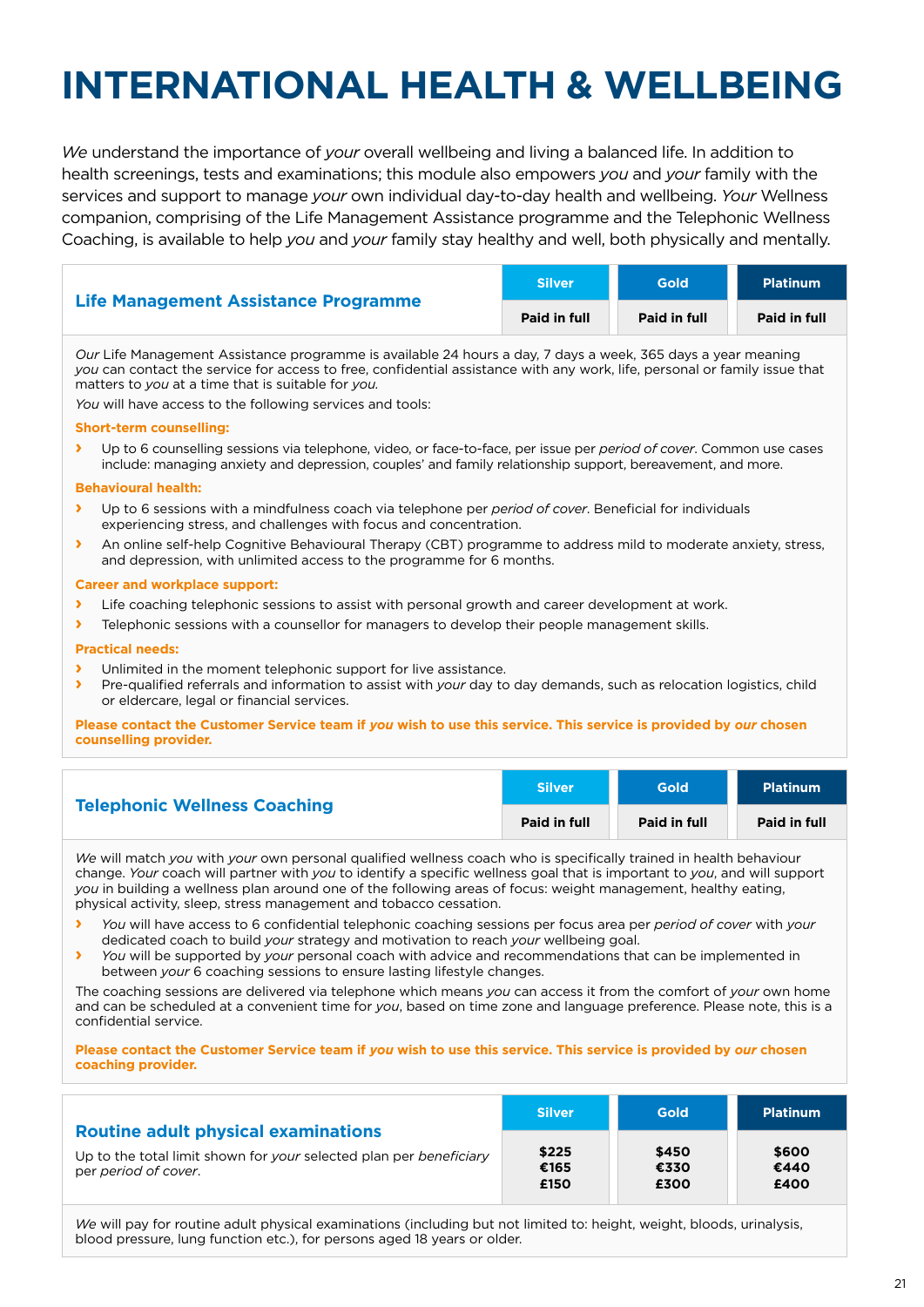| <b>Cervical cancer screening</b>                                                           | <b>Silver</b>         | <b>Gold</b>           | <b>Platinum</b> |
|--------------------------------------------------------------------------------------------|-----------------------|-----------------------|-----------------|
| Up to the total limit shown for your selected plan per beneficiary<br>per period of cover. | \$225<br>€165<br>£150 | \$450<br>€330<br>£300 | Paid in full    |
| We will pay for:                                                                           |                       |                       |                 |

**›** 1 Papanicolaou test (pap smear); and

**›** 1 HPV DNA test for female *beneficiaries* aged 30-65 years old.

| <b>Prostate cancer screening</b>                                                           | <b>Silver</b>         | <b>Gold</b>           | <b>Platinum</b> |
|--------------------------------------------------------------------------------------------|-----------------------|-----------------------|-----------------|
| Up to the total limit shown for your selected plan per beneficiary<br>per period of cover. | \$225<br>€165<br>£150 | \$450<br>€330<br>£300 | Paid in full    |

*We* will pay for:

- **›** 1 prostate examination (prostate specific antigen (PSA) test) for men aged 50 years old or older; or
- **›** 1 prostate examination (prostate specific antigen (PSA) test) for asymptomatic men 40 years old or older, when *medically necessary*.

| <b>Breast cancer screening</b>                                                             | <b>Silver</b>         | <b>Gold</b>           | <b>Platinum</b> |
|--------------------------------------------------------------------------------------------|-----------------------|-----------------------|-----------------|
| Up to the total limit shown for your selected plan per beneficiary<br>per period of cover. | \$225<br>€165<br>£150 | \$450<br>€330<br>£300 | Paid in full    |

*We* will pay for:

- **›** 1 screening mammogram for women aged 25-39 years old when *medically necessary*, if they have a prior history of breast cancer
- **›** 1 screening mammogram for asymptomatic women aged 40 years or older.

| <b>Bowel cancer screening</b>                                                              | <b>Silver</b>         | <b>Gold</b>           | <b>Platinum</b> |
|--------------------------------------------------------------------------------------------|-----------------------|-----------------------|-----------------|
| Up to the total limit shown for your selected plan per beneficiary<br>per period of cover. | \$225<br>€165<br>£150 | \$450<br>€330<br>£300 | Paid in full    |
| We will pay for:                                                                           |                       |                       |                 |

**›** 1 bowel cancer screening for *beneficiaries* aged 50 years old or older.

| <b>Skin cancer screening</b>                                                               | <b>Silver</b>         | Gold                  | <b>Platinum</b> |
|--------------------------------------------------------------------------------------------|-----------------------|-----------------------|-----------------|
| Up to the total limit shown for your selected plan per beneficiary<br>per period of cover. | \$225<br>€165<br>£150 | \$450<br>€330<br>£300 | Paid in full    |

*We* will pay for:

**›** 1 skin cancer examination for men and women aged 18 or older.

| <b>Lung cancer screening</b>                                                               | <b>Silver</b>         | <b>Gold</b>           | <b>Platinum</b> |
|--------------------------------------------------------------------------------------------|-----------------------|-----------------------|-----------------|
| Up to the total limit shown for your selected plan per beneficiary<br>per period of cover. | \$225<br>€165<br>£150 | \$450<br>€330<br>£300 | Paid in full    |
| We will pay for:                                                                           |                       |                       |                 |

 $\blacktriangleright$  1 lung cancer examination for men and women aged 45 or older who are current or past smokers.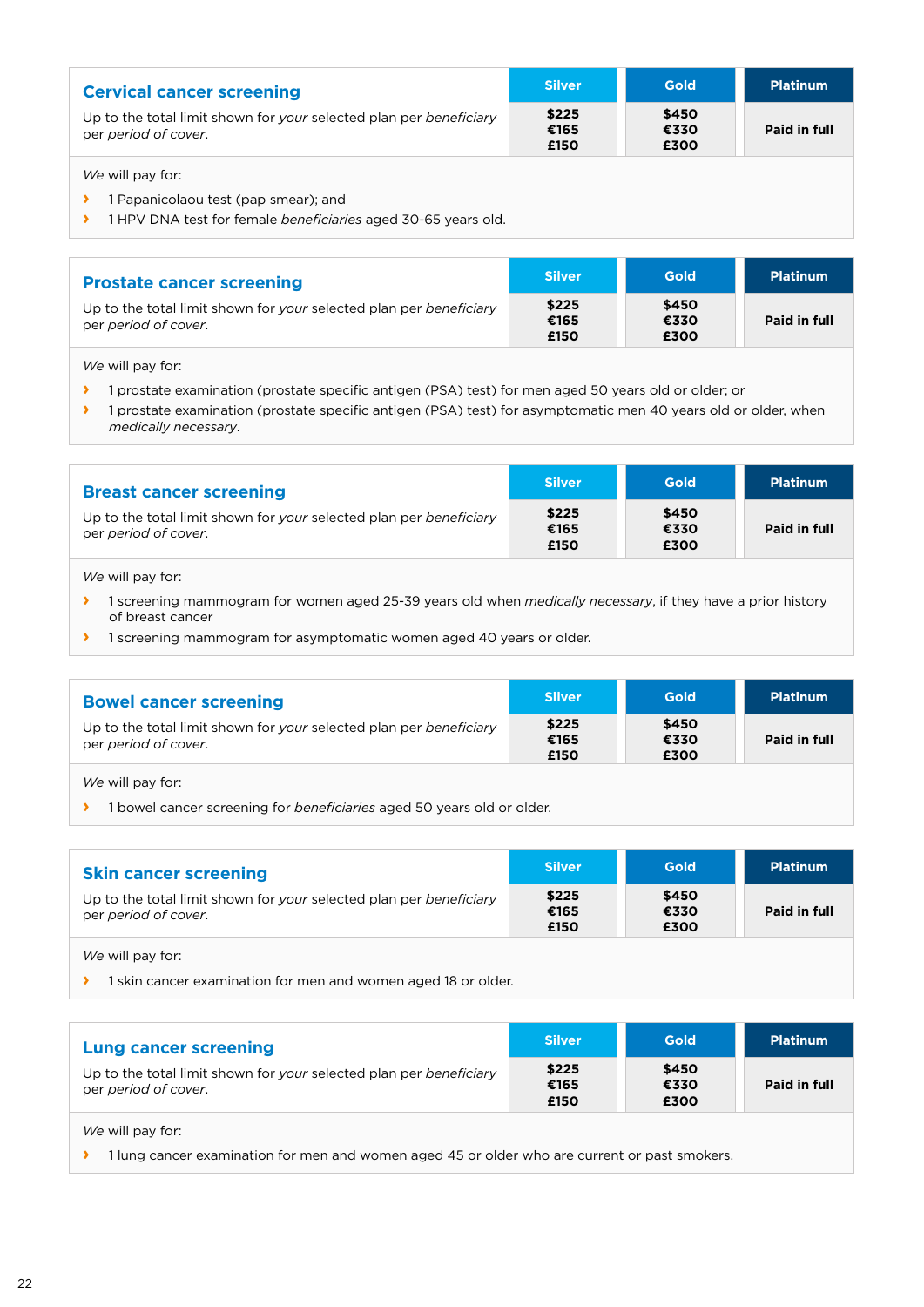| <b>Bone densitometry</b>                                                                   | <b>Silver</b>         | <b>Gold</b>           | <b>Platinum</b> |
|--------------------------------------------------------------------------------------------|-----------------------|-----------------------|-----------------|
| Up to the total limit shown for your selected plan per beneficiary<br>per period of cover. | \$225<br>€165<br>£150 | \$450<br>€330<br>£300 | Paid in full    |

*We* will pay for:

- **›** 1 scan for women aged 65 years old or older;
- **›** 1 scan for post-menopausal women younger than 65 years old when *medically necessary*; and
- **›** 1 scan for men aged 50 years or older when *medically necessary*.

| <b>Dietetic consultations</b>                                                              | <b>Silver</b> | Gold        | <b>Platinum</b> |
|--------------------------------------------------------------------------------------------|---------------|-------------|-----------------|
| Up to the total limit shown for your selected plan per beneficiary<br>per period of cover. | No coverage   | No coverage | Paid in full    |

*We* will pay for up to 4 consultations with a dietician per *period of cover*, if the *beneficiary* requires dietary advice relating to a diagnosed disease or illness such as diabetes.

# **INTERNATIONAL VISION & DENTAL**

International Vision and Dental pays for the *beneficiary's* routine eye examination and pays costs for spectacles and lenses. It also covers a wide range of preventative, routine and major dental treatments.

## **VISION CARE**

| <b>Eye Test</b>                                                                            | <b>Silver</b>       | Gold                  | <b>Platinum</b> |
|--------------------------------------------------------------------------------------------|---------------------|-----------------------|-----------------|
| Up to the total limit shown for your selected plan per beneficiary<br>per period of cover. | \$100<br>€75<br>£65 | \$200<br>€150<br>£130 | Paid in full    |

*We* will pay for one routine eye examination per *period of cover*, to be carried out by either an ophthalmologist or optometrist.

*We* will not pay for more than one eye examination in any one *period of cover*.

| <b>Expenses for:</b>                                                                       | <b>Silver</b>         | Gold                  | <b>Platinum</b>       |
|--------------------------------------------------------------------------------------------|-----------------------|-----------------------|-----------------------|
| Up to the total limit shown for your selected plan per beneficiary<br>per period of cover. | \$155<br>€125<br>£100 | \$155<br>€125<br>£100 | \$310<br>€245<br>£200 |

- **›** Spectacle lenses.
- **›** Contact lenses.
- **›** Spectacle frames.
- **›** Prescription sunglasses

when all are prescribed by an optometrist or ophthalmologist.

*We* will not pay for:

- **›** sunglasses, unless medically prescribed, by an ophthalmologist or optometrist;
- **›** glasses or lenses which are not *medically necessary* or not prescribed by an ophthalmologist or optometrist; or
- **›** *treatment* or *surgery*, including *treatment* or *surgery* which aims to correct eyesight, such as laser eye *surgery*, refractive keratotomy (RK) or photorefractive keratectomy (PRK).

A copy of a prescription or invoice for corrective lenses will need to be provided to *us* in support of any claim for frames.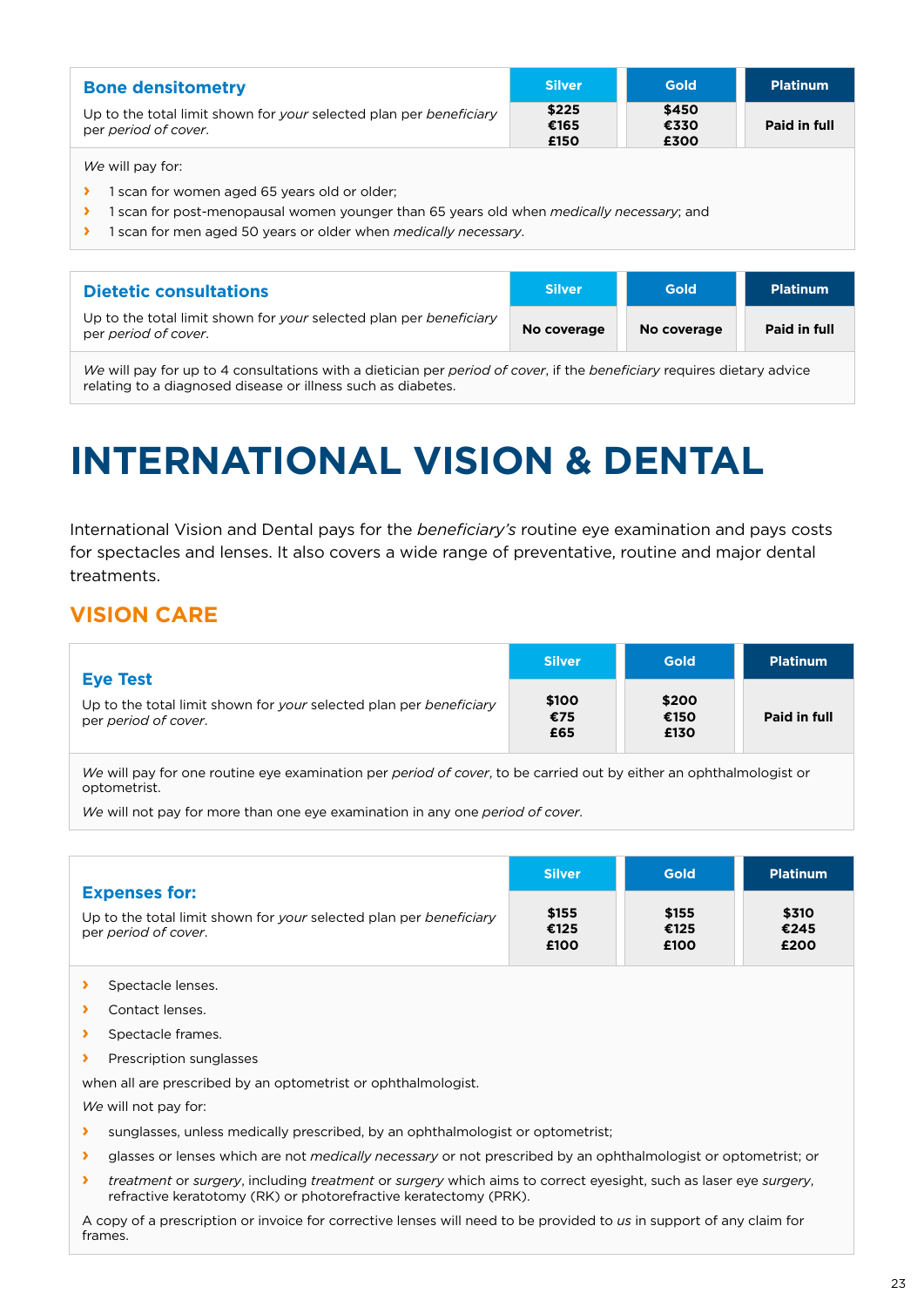## **DENTAL TREATMENT**

| <b>Overall annual Dental treatment benefit</b> | <b>Silver</b> | <b>Gold</b> | <b>Platinum</b> |
|------------------------------------------------|---------------|-------------|-----------------|
| maximum                                        | \$1,250       | \$2,500     | \$5,500         |
| <b>Annual overall benefit maximum -</b>        | €930          | €1,850      | €4,300          |
| per beneficiary per period of cover            | £830          | £1.650      | £3,500          |

| <b>Preventative</b>                                                                                                  | <b>Silver</b> | <b>Gold</b>  | <b>Platinum</b> |
|----------------------------------------------------------------------------------------------------------------------|---------------|--------------|-----------------|
| Up to the overall annual Dental treatment benefit maximum for<br>your selected plan beneficiary per period of cover. |               |              |                 |
| Available once the <i>beneficiary</i> has been covered by this option<br>for 3 months.                               | Paid in full  | Paid in full | Paid in full    |

*We* will pay for the following preventative dental *treatment* recommended by a *dentist* after a *beneficiary* has had International Vision and Dental cover for at least 3 months:

- **›** 2 dental check-ups per *period of cover*;
- **›** X-rays, including bitewing, single view, and orthopantomogram (OPG);
- **›** scaling and polishing including topical fluoride application when necessary (two per *period of cover*);
- **›** 1 mouth guard per *period of cover*;
- **›** 1 night guard per *period of cover*; and
- **›** Fissure sealant.

| <b>Routine</b>                                                                                                                                                                                                                                  | <b>Silver</b> | <b>Gold</b> | <b>Platinum</b> |
|-------------------------------------------------------------------------------------------------------------------------------------------------------------------------------------------------------------------------------------------------|---------------|-------------|-----------------|
| Up to the total limit shown for your selected plan per beneficiary<br>per period of cover or, where "paid in full" is shown, this is up to<br>the annual overall benefit maximum for your selected plan per<br>beneficiary per period of cover. | 80% refund    | 90% refund  | Paid in full    |
| Available once the beneficiary has been covered by this option<br>for 3 months.                                                                                                                                                                 |               |             |                 |

*We* will pay *treatment* costs for the following routine dental *treatment* after the *beneficiary* has had International Vision and Dental cover for at least 3 months (if that *treatment* is necessary for continued oral health and is recommended by a *dentist*):

- **›** root canal *treatment*;
- **›** extractions;
- **›** surgical procedures;
- **›** occasional *treatment*;
- **›** anaesthetics; and
- **›** periodontal *treatment*.
- **Major restorative**  Up to the total limit shown for *your* selected plan per *beneficiary* per *period of cover* or, where "paid in full" is shown, this is up to the annual overall benefit maximum for *your* selected plan per *beneficiary* per *period of cover*. Available once the *beneficiary* has been covered by this option for 12 months. **Silver Gold Platinum 70% refund 80% refund Paid in full**

*We* will pay *treatment* costs for the following major restorative dental *treatment*s after the *beneficiary* has had International Vision and Dental cover for at least 12 months:

- **›** dentures (acrylic/synthetic, metal and metal/acrylic);
- **›** crowns;
- **›** inlays; and
- **›** placement of dental implants.

If a *beneficiary* needs major restorative dental *treatment* before they have had International Vision and Dental cover for 12 months, *we* will pay 50% of the *treatment* costs.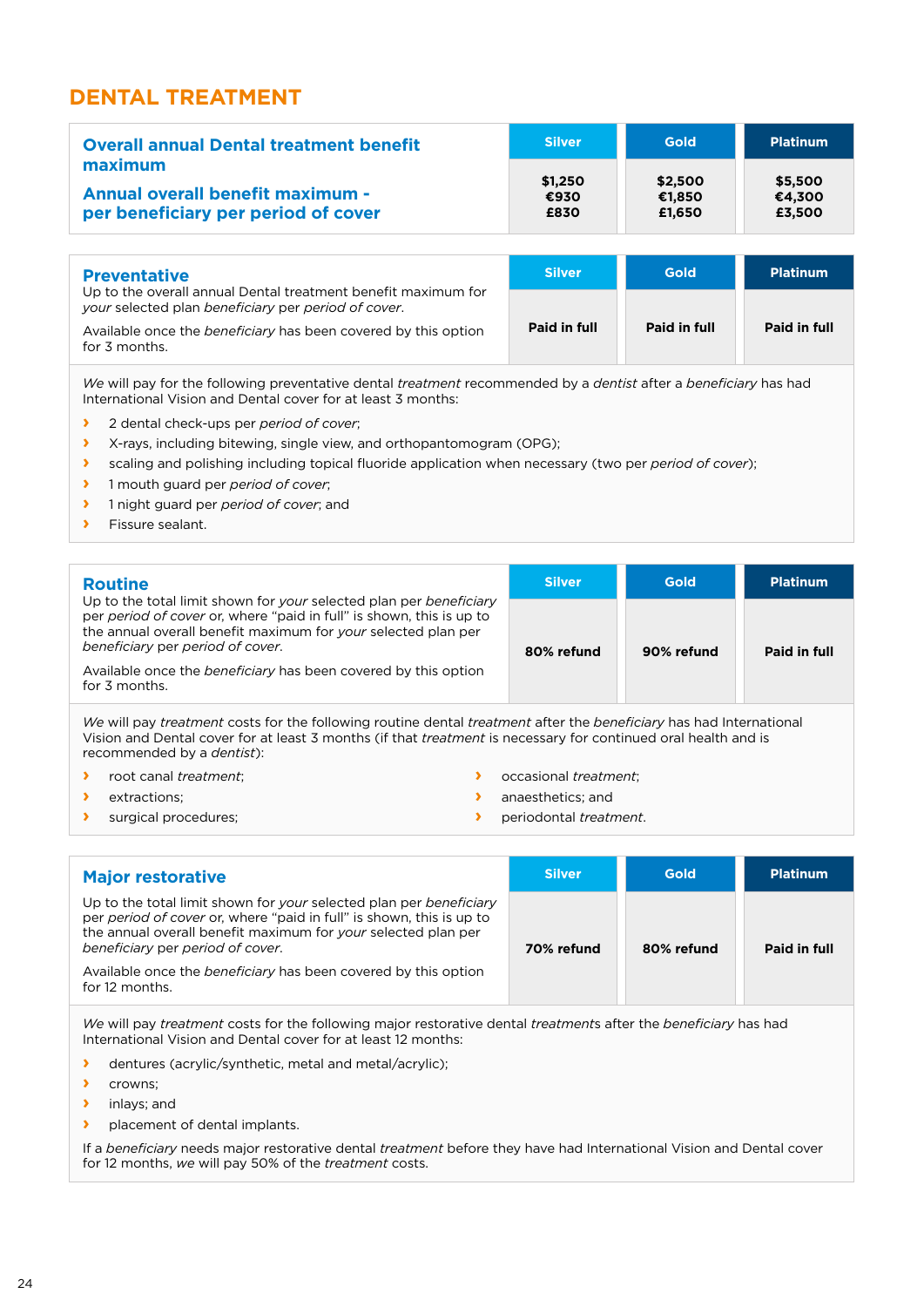| <b>Orthodontic treatment</b>                                                                                                                                                                                                                                                                                             | <b>Silver</b> | Gold       | <b>Platinum</b> |
|--------------------------------------------------------------------------------------------------------------------------------------------------------------------------------------------------------------------------------------------------------------------------------------------------------------------------|---------------|------------|-----------------|
| Up to the total limit shown for your selected plan per beneficiary<br>per period of cover or, where "paid in full" is shown, this is up to<br>the annual overall benefit maximum for your selected plan per<br>beneficiary per period of cover.<br>Available for <i>beneficiaries</i> aged 18 or younger, once they have | 40% refund    | 50% refund | 50% refund      |
| been covered by this option for 18 months.                                                                                                                                                                                                                                                                               |               |            |                 |

*We* will only pay for orthodontic *treatment* if:

- **›** the *dentist* or orthodontist who is going to provide the *treatment* provides *us*, in advance, with a detailed description of the proposed *treatment* (including X-rays and models), and an estimate of the cost of *treatment*; and
- **›** *we* have approved the *treatment* in advance.

## **Dental exclusions**

The following exclusions apply to dental treatment, in addition to those set out elsewhere in this *policy* and in *your Certificate of Insurance.*

- **›** *We* will not pay for:
	- Purely *cosmetic* treatments, or other treatments which are not necessary for continued or improved oral health.
	- The replacement of any dental appliance which is lost or stolen, or associated *treatment*.
	- The replacement of a bridge, crown or denture which (in the reasonable opinion of a *dentist* of ordinary competence and skill in the *beneficiary's country of habitual residence*) is capable of being repaired and made usable.
	- The replacement of a bridge, crown or denture within five years of its original fitting unless:
		- it has been damaged beyond repair, whilst in use, as a result of a dental *injury* suffered by the *beneficiary* whilst they are covered under this *policy*; or
		- the replacement is necessary because the *beneficiary* requires the extraction of a sound natural tooth/ teeth; or
		- the replacement is necessary because of the placement of an original opposing full denture.
	- Acrylic or porcelain veneers.
	- Crowns or pontics on, or replacing, the upper and lower first, second and third molars unless:
		- they are constructed of either porcelain; bonded-to-metal or metal alone (for example, a gold alloy crown); or
		- a temporary crown or pontic is necessary as part of routine or emergency dental treatment.
	- *• Treatments*, procedures and materials which are experimental or do not meet generally accepted dental standards.
	- *• Treatment* for dental implants directly or indirectly related to:
	- failure of the implant to integrate;
	- breakdown of osseointegration;
	- peri-implantitis;
	- replacement of crowns, bridges or dentures; or
	- any accident or *emergency treatment* including for any prosthetic device.
	- Advice relating to plaque control, oral hygiene and diet.
	- Services and supplies, including but not limited to mouthwash, toothbrush and toothpaste.
	- Medical *treatment* carried out in *hospital* by an oral specialist may be covered under International Medical Insurance plan and/or International *Outpatient*, if this option has been bought, except when dental treatment is the reason for *you* being in *hospital*.
	- Bite registration, precision or semi-precision attachments.
	- Any *treatment*, procedure, appliance or restoration (except full dentures) if its main purpose is to:
		- change vertical dimensions; or
		- diagnose or treat conditions or dysfunction of the temporomandibular joint; or
		- stabilise periodontally involved teeth; or
		- restore occlusion.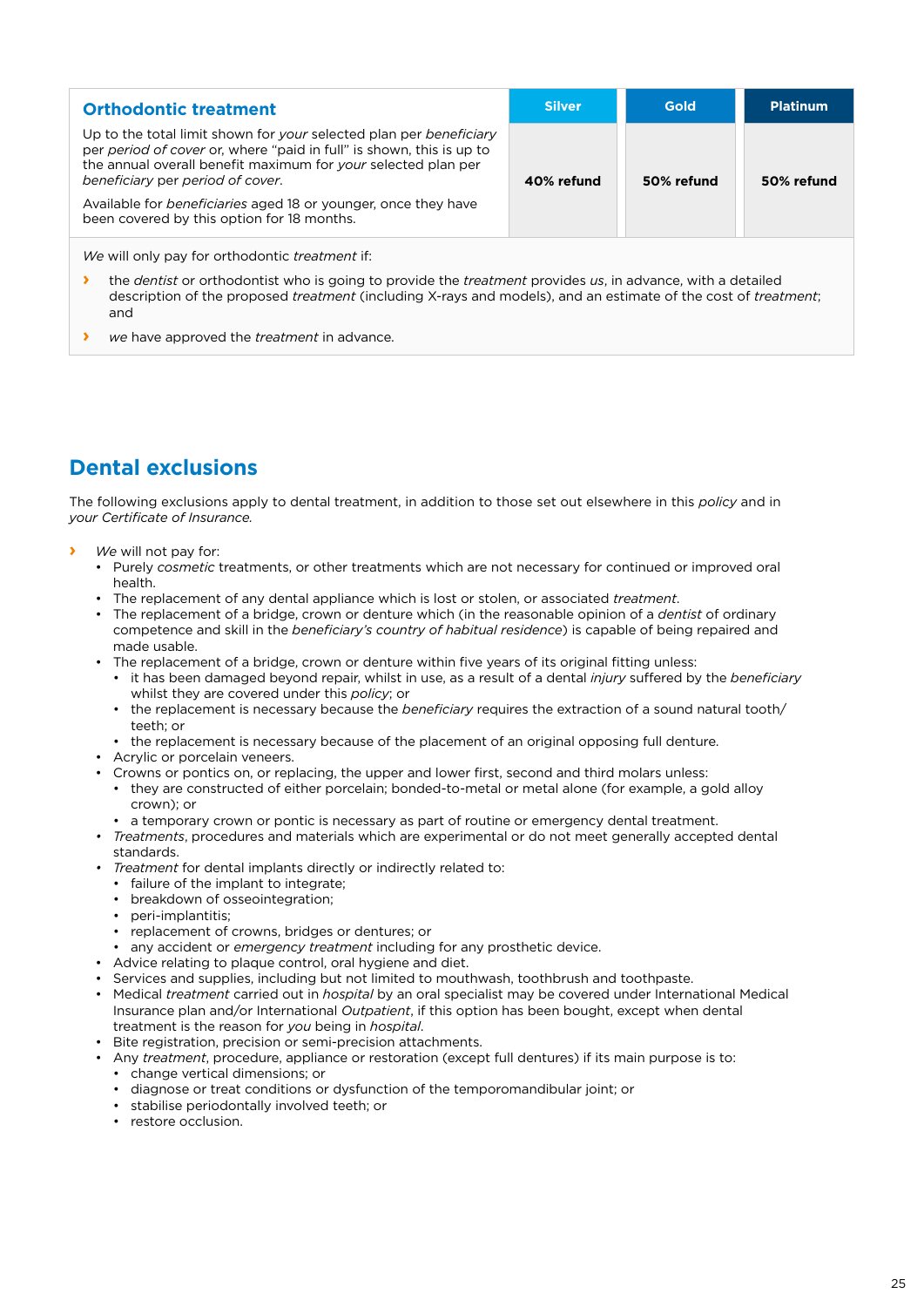# **KEY PRODUCT PROVISIONS**

This is a health insurance policy which pay benefits by way of reimbursement for health services cost incurred during the period of insurance, subject to deductibles, co-insurance and benefit limits. The following are key product provisions found in our Policy contracts. This is only a brief summary, intended for guidance and information. You are advised to also refer to the Policy Rules, which will prevail in the event of a conflict between the two documents and which contains the terms and conditions, definitions and general exclusions. The Customer Guide also shows the limits which apply to benefits. Please consult your insurance advisor or Cigna should you require further explanation.

**1. TERMINATION CLAUSE** - Subject to any conflicting legal or regulatory requirements we may terminate this policy for all beneficiaries immediately if:

- 1.1 Any premium or other charge (including any relevant tax) is not paid in full within thirty (30) days of the date on which it is due. We will give you written notice if we are going to terminate the policy for this reason; or
- 1.2 It becomes unlawful for us to provide any of the cover available under this policy or we are required to terminate the policy in any particular jurisdiction or territory at the direction of a regulator or authority with competent jurisdiction; or
- 1.3 Any beneficiary is identified on any list imposing financial sanctions on targeted individuals or entities maintained by the United Nations Security Council, the European Union, the United States Office of Foreign Assets Control or any other applicable jurisdiction. Furthermore, we will not pay claims for services received in sanctioned countries if doing so would violate the requirements of the United Nations Security Council, the European Union or the United States Department of Treasury's Office of Foreign Assets Control; or
- 1.4We, at our sole discretion determine, on reasonable grounds, that you have, in the course of applying for the policy or when making any claim under it, withheld information or knowingly or recklessly provided information which you know or believe to be untrue or inaccurate or failed to provide information which we have asked for, including medical information; or
- 1.5 Subject to the terms and conditions of the policy, we may terminate the policy if any beneficiary ceases to be an expatriate whether as a result of a change to a beneficiary's country of nationality or country of habitual residence.
- 1.6 We are no longer in the market to sell the policy or suitable alternative in your geographical area. We will notify you at least one (1) month before the end date to advise you that the policy will be terminated (and therefore unable to be renewed) with effect from the end date.

If you want to terminate this policy and end cover for all beneficiaries, you may do so at any time by giving us at least fourteen (14) days' notice in writing. Termination of your policy will take effect fourteen (14) days after you, the policyholder, notifies us of the request by using one of the options in the 'How to contact us' section on page 3 of these Policy Rules.

If the policy is terminated in accordance with clause 6.5 of the Policy Rules, before the end date, and we have paid a claim or issued a guarantee of payment during the period of cover, you will be liable for the remainder of any premiums in respect of the policy which are unpaid. If your annual premium is collected at intervals throughout the policy year, you will be responsible for making these payments for the remainder of the period of cover or alternatively, settle the outstanding premium amount.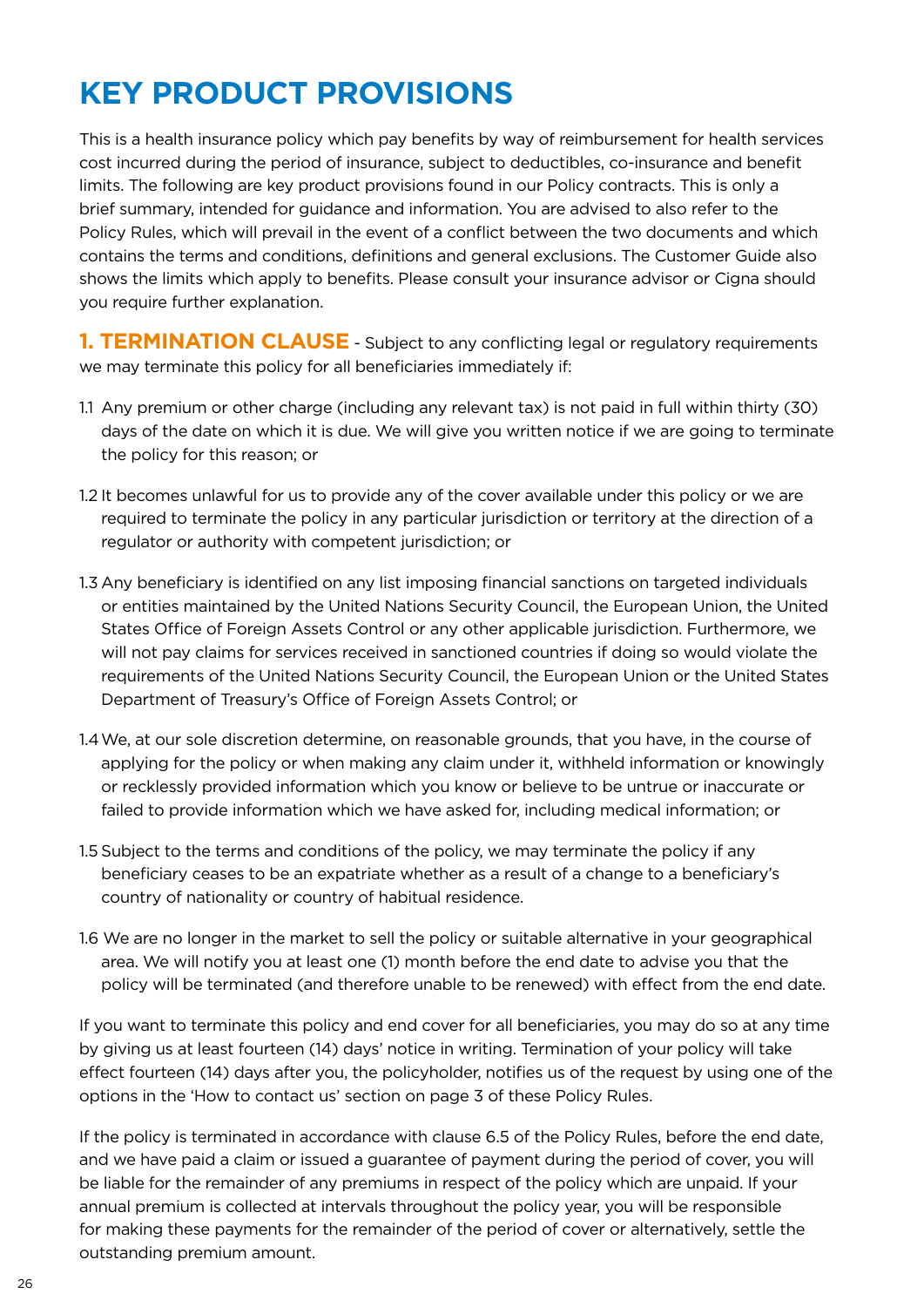If the policy ends before the normal end date and you have made claims under it, you will be liable for the remainder of any premiums in respect of the policy which are unpaid.

In relation to the period after your cover has ended, unless your policy is terminated in accordance with clause 6.2 and/or clause 7 of the Policy Rules, then any premium which has been paid in relation to the period after cover has ended will be refunded to the extent that it does not relate to a period of time in which we have provided cover, so long as we have not paid any claim, or issued any guarantee of payment during the period of cover.

If treatment has been authorised, we will not be held responsible for any treatment costs if the policy ends or a beneficiary leaves the policy before treatment has taken place.

2. POLICY RENEWAL - This policy is an annual contract. This means that, unless it is terminated earlier or renewed, the cover will end one year after the start date. This is a short-term accident and health policy and Cigna is not required to renew this policy. Cigna may terminate this policy by giving you 30 days' notice in writing.

If we determine to renew, we will write to you at least one (1) calendar month before the end date to invite you to renew on the terms we offer you. We will inform you of any changes to the policy and premium for the forthcoming period of cover. Premium rates are not guaranteed and may be adjusted based on future experience. The policy is not a Medisave-approved policy and you may not use Medisave to pay the premium for this policy. If local law and/or regulation dictates, we may be required to offer you an alternative health plan. Subject to clause 7 of the Policy Rules, any decision by Cigna not to renew shall not be based on your claims history or any illness, injury or condition suffered by any beneficiaries.

If you accept the invitation to renew, please ensure you have read and understood the policy documents for the forthcoming period of cover. Your cover will be renewed for another twelve (12) months.

If you do not want to renew your cover, you must let us know in writing at least fourteen (14) days before your policy end date. If you do not renew your cover, any beneficiaries who have been covered under the policy can apply for their own cover. We will consider their applications individually, and inform them whether, and on what terms, we are willing to offer them such cover.

**3. NON-GUARANTEED PREMIUM** - If we determine to renew, we will write to you at least one (1) calendar month before the end date to invite you to renew on the terms we offer you. We will inform you of any changes to the policy and premium for the forthcoming period of cover. If local law and/or regulation dictates, we may be required to offer you an alternative health plan.

Subject to clause 7 of the Policy Rules, any decision by Cigna not to renew shall not be based on your claims history or any illness, injury or condition suffered by any beneficiaries.

**4. STANDARD EXCLUSIONS** - There are certain conditions under which no benefits will be payable. These are stated as exclusions in the Policy Rules. You are advised to read the Policy Rules for the full list of exclusions. The following is a list of some of the exclusions for the Policy:

**>** Treatment for a pre-existing condition or any conditions or symptoms which result from, or are related to, a pre-existing condition. We will not pay for treatment for which a pre-existing condition of which the policyholder was (or should reasonably have been aware) at the date cover commenced, and in respect of which we have not expressly agreed to provide cover.

**>** Congenital anomalies or defects, except in the instance where we can provide cover under the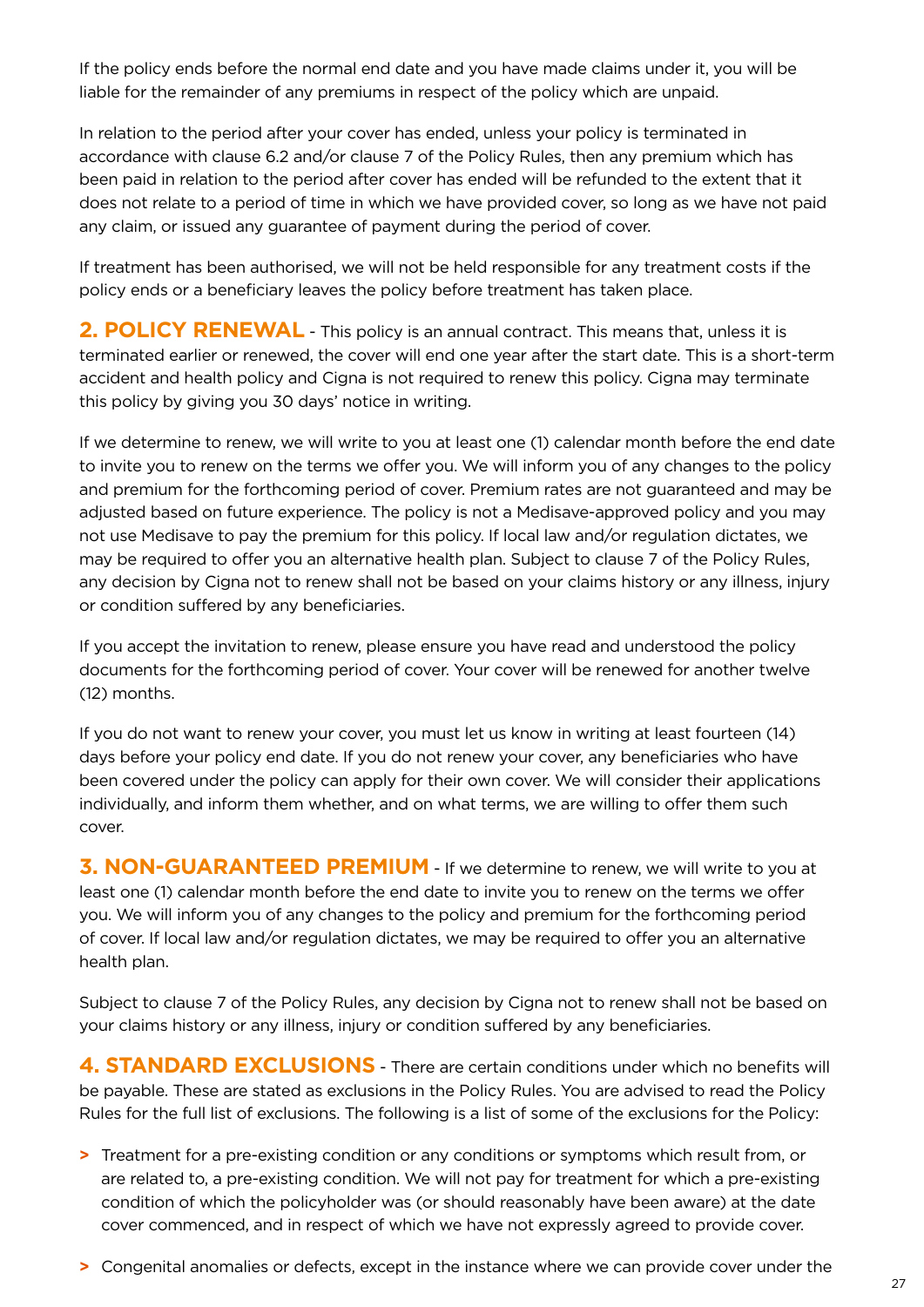'Congenital conditions' benefit within the International Medical Insurance plan.

**>** Routine maternity and childbirth cover, Complications from maternity and Homebirths benefit cover is excluded from our Silver plan. The benefits are included in the Gold and Platinum plan.

**5. WAITING PERIOD** - The cover will begin on the start date shown on the first Certificate of insurance which we send to you. If you choose to buy cover for any additional beneficiaries, their cover will begin on the start date shown on the first Certificate of insurance on which they are listed.

The following benefits have a Waiting Period:

### **International Medical Insurance**

**> Treatment for Obesity** (Gold and Platinum plans only)

- A twenty four (24) month<sup>\*</sup> waiting period applies.
- **> Routine maternity benefit and childbirth cover on an inpatient and daypatient basis** (Gold and Platinum plans only)
	- A twenty four (24) month\* waiting period applies for parent and baby care and treatment.
	- Available once the mother has been covered by the policy for a continuous period of at least twenty four (24) months or more\*.
- **> Complications from Maternity** (Gold and Platinum plans only)
	- A twenty four (24) month\* waiting period applies for complications resulting from pregnancy or childbirth.
	- Available once the mother has been covered by the policy for a continuous period of at least twenty four (24) months or more\*.
- **> Homebirths** (Gold and Platinum plans only)
	- A twenty four (24) month<sup>\*</sup> waiting period applies for Homebirths.
	- Available once the mother has been covered by the policy for a continuous period of twenty four (24) months or more\*.

### **> Newborn care**

- A twenty four (24) month<sup>\*</sup> waiting period applies.
- Available once either parent has been covered by the policy for a continuous period of twenty four (24) months or more\* prior to the newborn's birth.

\* For treatment incurred outside of either Hong Kong or Singapore, this benefit is available once the mother has been a beneficiary under this policy for a continuous period of at least 12 months or more.

### **International Outpatient optional module**

- **> Pre-natal and post-natal care on an outpatient basis** (Gold and Platinum plans only)
	- A twenty four (24) month\* waiting period applies for Pre-natal and post-natal care.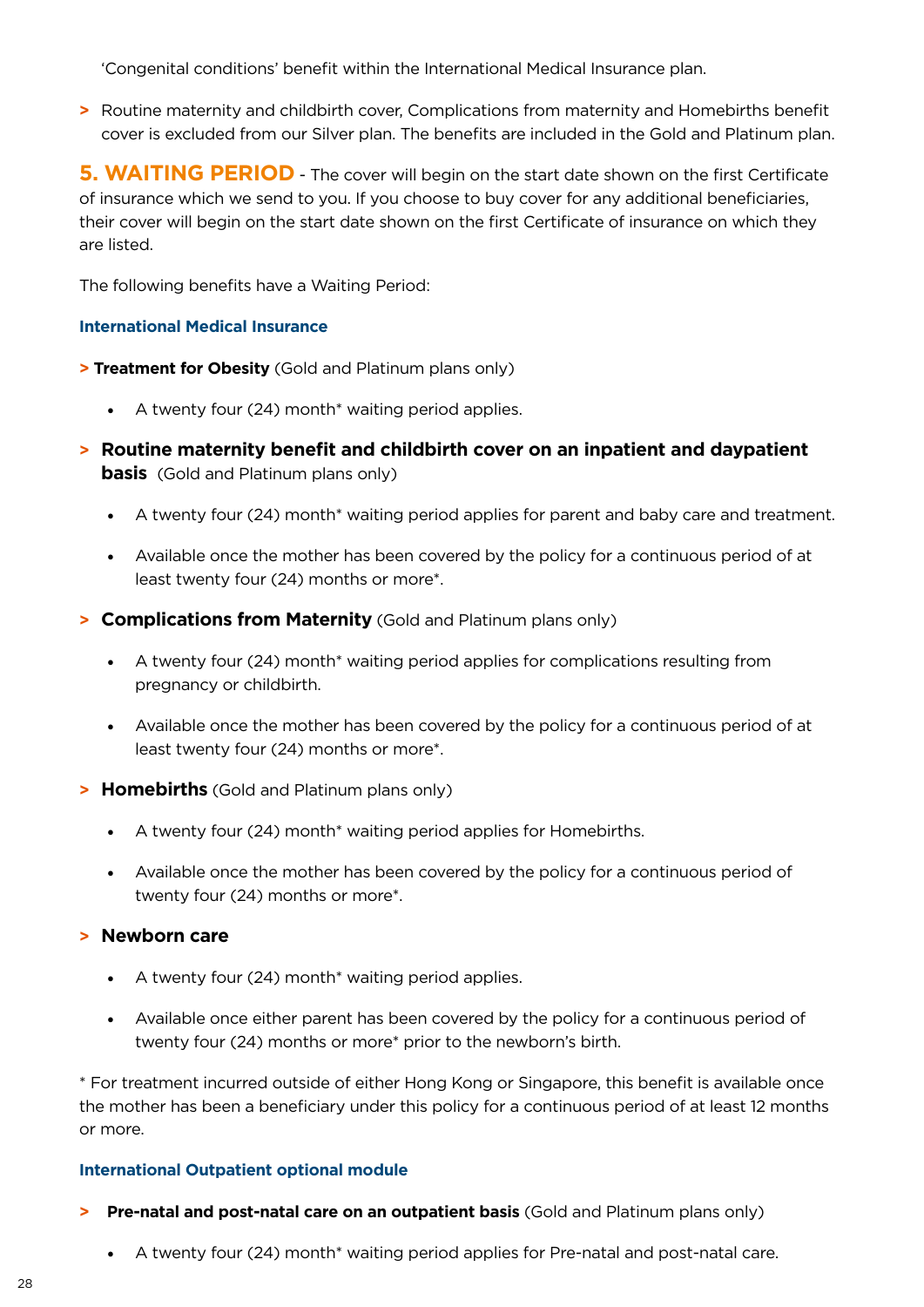- Available once the mother has been covered under the International Outpatient optional module for a continuous period of at least twenty four (24) months\* or more.
- **> Infertility Investigations and treatment** (Platinum plan only)
	- A twenty four (24) month waiting period applies for Infertility Investigations and treatment.
- **> Genetic Cancer test** (Gold and Platinum plans only)
	- A twelve (12) month waiting period applies for Genetic Cancer test.

\* For treatment incurred outside of either Hong Kong or Singapore, this benefit is available once the mother has been a beneficiary under this policy for a continuous period of at least 12 months or more.

## **International Vision and Dental optional module**

### **Dental Treatment:**

### **> Preventative & Routine dental treatment**

• A three (3) month waiting period applies for Preventative and Routine dental treatment in the International Vision and Dental optional module.

### **> Major Restorative dental treatment**

- A twelve (12) month waiting period applies for Major restorative dental treatment in the International Vision and Dental optional module.
- If the beneficiary needs major restorative dental treatment before they have had International Vision and Dental cover for twelve (12) months, we will pay 50% of the treatment costs.

## **> Orthodontic treatment**

• An eighteen (18) month waiting period applies for Orthodontic treatment in the International Vision and Dental optional module.

**6. REASONABLE AND CUSTOMARY CHARGES** - We will pay reasonable and customary costs for treatment, and services related to treatments which are shown in the list of benefits. We will pay for such treatment costs in line with the appropriate fees in the location of treatment and according to established clinical and medical practice.

**7. AREA OF COVER** - You may choose between two (2) options, which determine where in the world beneficiaries will be covered. The options are: Worldwide including USA and Worldwide excluding USA.

**8. FREE LOOK PERIOD** You have a right to cancel your policy within fourteen (14) days from the date you receive this policy. If you wish to cancel this policy and we have not paid a claim or issued a guarantee of payment, you will receive a full refund of your premium. Alternatively, if we have paid a claim, or issued a guarantee of payment, we will not refund any premium which has been paid.

If you do not exercise your right to cancel the policy, it will continue in force and you will be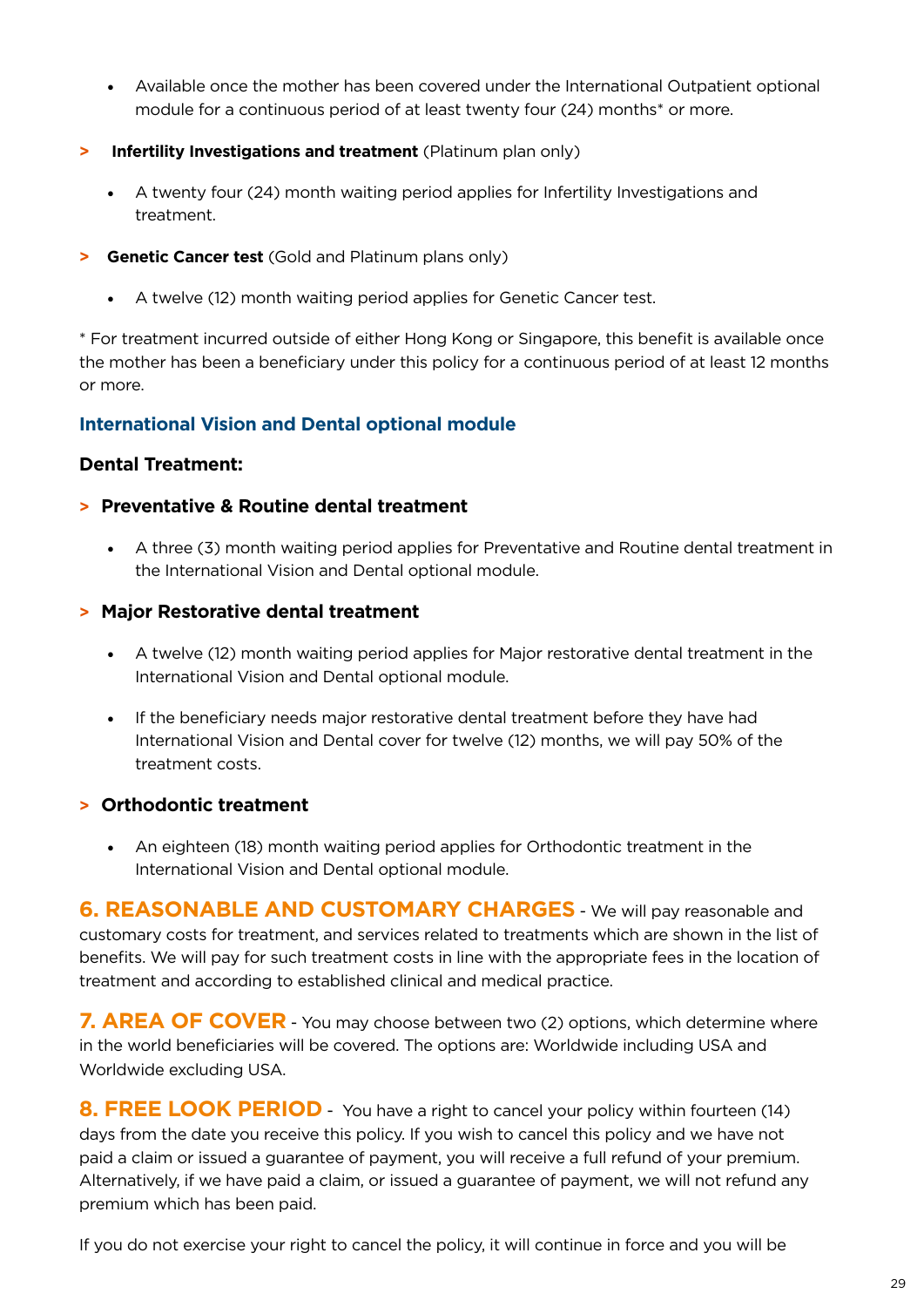required to make any premium payments that are due to us.

**9. CANCELLATION** - If you want to terminate this policy and end cover for all beneficiaries, you may do so at any time by giving us at least fourteen (14) days' notice in writing.

Please contact us at **Cignaglobal\_customer.care@cigna.com**

If this policy ends before the normal date, any premium which has been paid in relation to the period after cover has ended will be refunded on a pro rata basis, so long as no claims have been made or yet to be submitted and no guarantees of payment have been put in place during the period of cover. If the policy ends before the normal end date and you have made claims under it or you have received treatment not reimbursed yet, you will be liable for the remainder of any premiums in respect of the policy which are unpaid.

For full details, please refer to the Policy Rules.

**10. CLAIMS** - Please contact our Customer Care Team for prior approval for all treatment using the following numbers:

Singapore Toll free 800 186 5047 International +44 1475 788182 (overseas)

We can help you arrange your treatment plan, and point you in the right direction, saving you the time and hassle of looking for a hospital, clinic or medical practitioner yourself. We can liaise directly with your treatment provider to ensure the treatment that you are about to undertake is covered under your policy and issue a prior authorisation. We can also liaise directly with your treatment provider to arrange direct billing by issuing a guarantee of payment.

We appreciate that there will be times when it will not be practical or possible to contact us prior to treatment in an emergency and the priority is to get treatment as soon as possible. In circumstances like these, we ask that you or the affected beneficiary get in touch with us within 48 hours of receiving the treatment. This will allow us to confirm whether your treatment is covered and arrange settlement with your treatment provider. We may ask for further information, such as a medical report in order for us to approve treatment. We will confirm approval, and where applicable, the number of treatments approved.

If a beneficiary has been taken to a hospital, medical practitioner or clinic which is not part of our network, then we may make arrangements (with the beneficiary's consent) to move the beneficiary to a Cigna network hospital, medical practitioner or clinic to continue treatment, once it is medically appropriate to do so.

For full details of our Claims process please refer to the Customer Guide.

## **11. OTHER CIRCUMSTANCES THAT AFFECT PREMIUM RATES OR**

**POLICY BENEFITS** - If any beneficiary changes their country of habitual residence, this may result in an increase to the premium or additional tax becoming payable. Please note that the insurance may be provided by another Cigna group company.

**12. DEFERMENT PERIOD** - Not applicable.

**13. SURVIVAL PERIOD** - Not applicable.

**14. DISTRIBUTION COSTS** - Cigna pays a remuneration to your sales representative and/or insurance brokers when we issue and renew your policy. The total distribution cost of this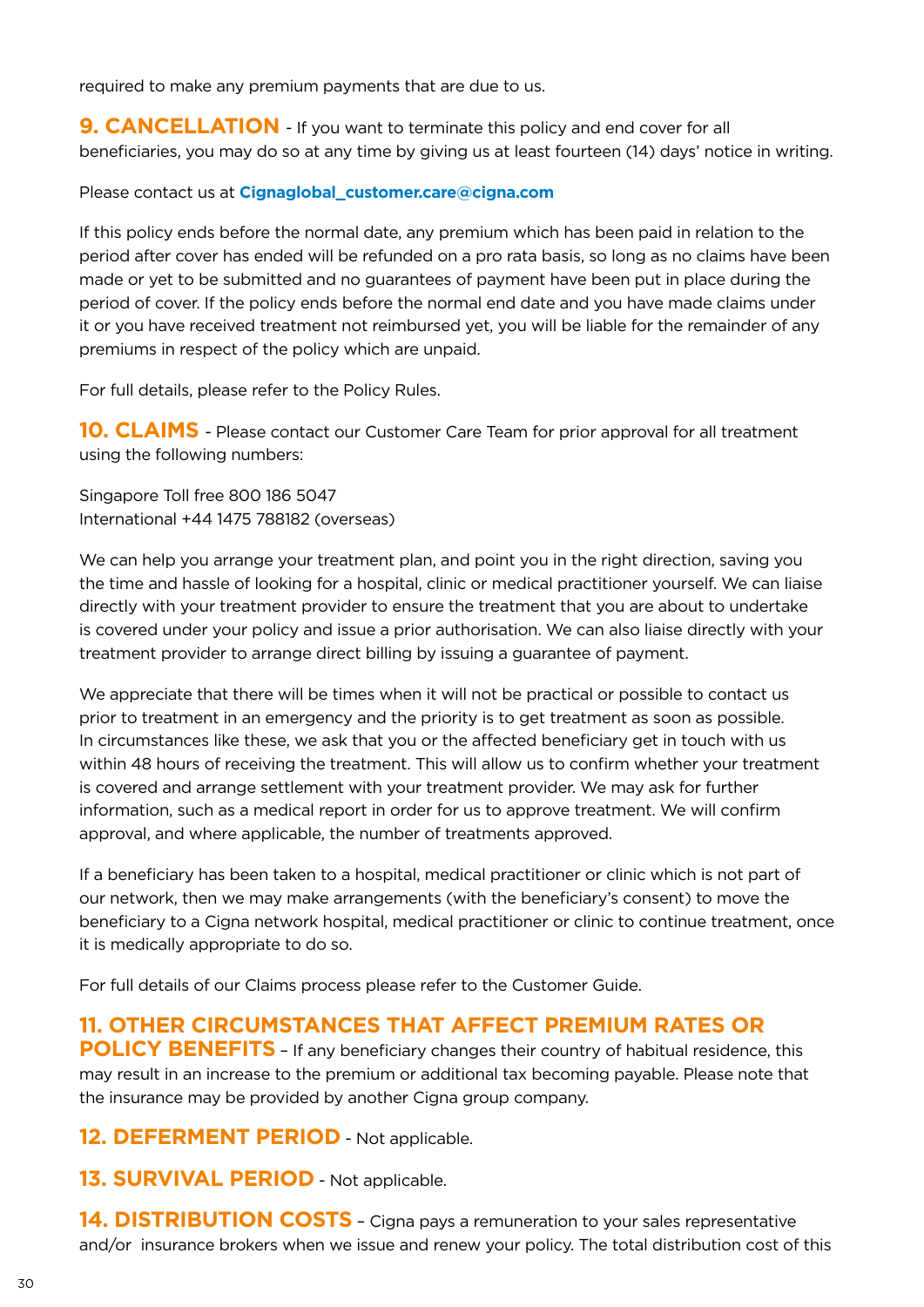product may be up to 15% of the premium. Such costs may include cash payments in the form of commission, cost of benefits and services paid to the distribution channel. Please note that the total distribution cost is not an additional cost to the customer and has already been allowed for in calculating the premium.

## **15. RISKS & LIMITATIONS INVOLVED IN SWITCHING YOUR POLICY** -

If you intend to switch from your other health insurance policy to this replacement policy, do take note that:

- (a) you may not be insurable at standard terms;
- (b) you may have to pay a different premium;
- (c) the terms and conditions may defer; or
- (d) there may be fee or charge you would have to bear.